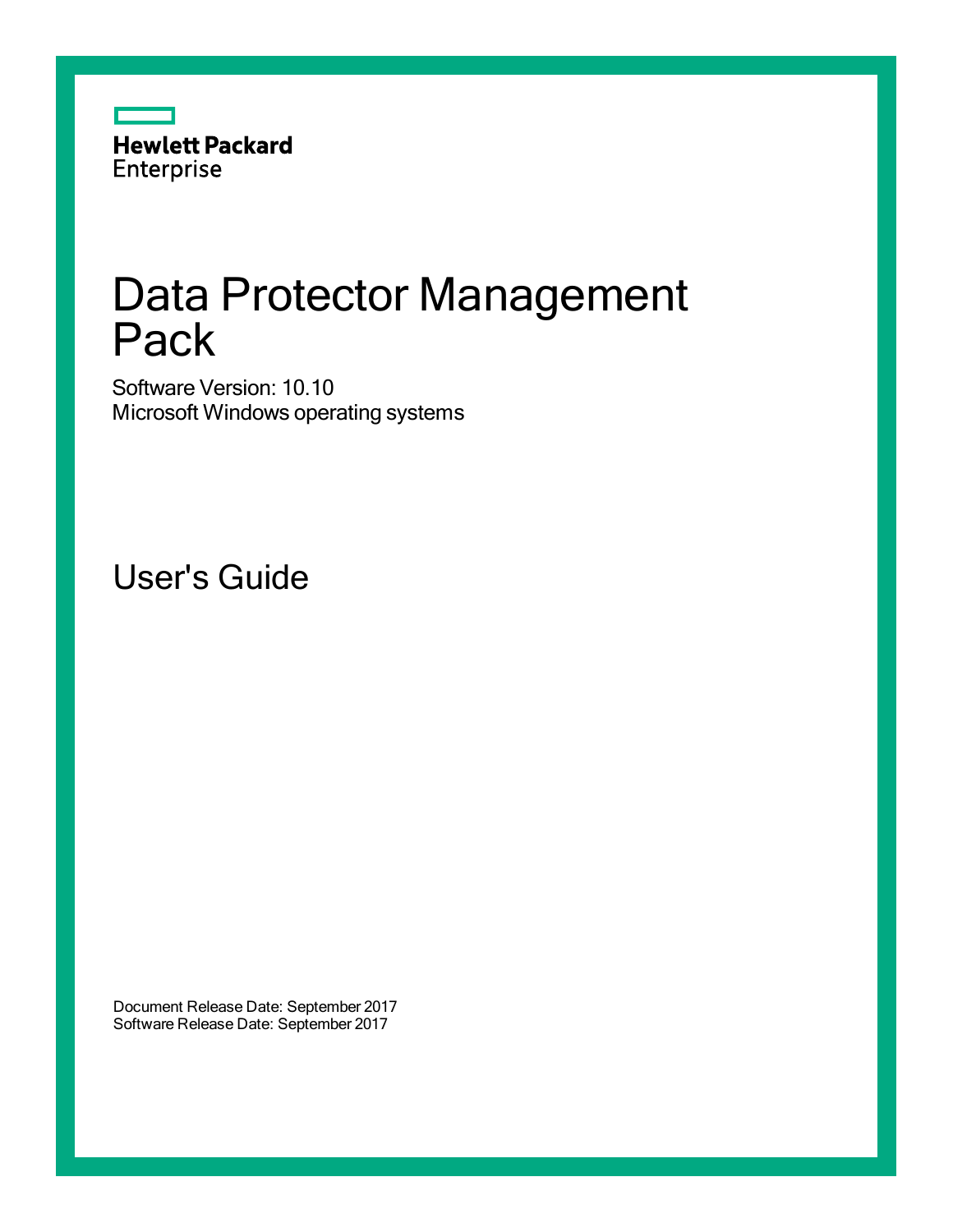### Legal notices

#### **Warranty**

The only warranties for Hewlett Packard Enterprise Development LP products and services are set forth in the express warranty statements accompanying such products and services. Nothing herein should be construed as constituting an additional warranty. HPE shall not be liable for technical or editorial errors or omissions contained herein.

The information contained herein is subject to change without notice.

#### Restricted rights legend

Confidential computer software. Valid license from HPE required for possession, use or copying. Consistent with FAR 12.211 and 12.212, Commercial Computer Software, Computer Software Documentation, and Technical Data for Commercial Items are licensed to the U.S. Government under vendor's standard commercial license.

#### Copyright notice

© Copyright 2017 Hewlett Packard Enterprise Development LP

#### Trademark notices

Adobe® is a trademark of Adobe Systems Incorporated.

Microsoft® and Windows® are U.S. registered trademarks of Microsoft Corporation.

UNIX® is a registered trademark of The Open Group.

### Documentation updates

The title page of this document contains the following identifying information:

- Software Version number, which indicates the software version.
- Document Release Date, which changes each time the document is updated.
- Software Release Date, which indicates the release date of this version of the software.
- To check for recent software updates, go to <https://softwaresupport.hpe.com/patches>.

To verify that you are using the most recent edition of a document, go to [https://softwaresupport.hpe.com/manuals.](https://softwaresupport.hpe.com/manuals)

This site requires that you register for an HPE Passport and sign in. To register for an HPE Passport ID, go to [https://hpp12.passport.hpe.com/hppcf/login.do.](https://hpp12.passport.hpe.com/hppcf/login.do)

You will also receive updated or new editions if you subscribe to the appropriate product support service. Contact your HPE sales representative for details.

The title page of this document contains the following identifying information:

- Software Version number, which indicates the software version.
- Document Release Date, which changes each time the document is updated.
- Software Release Date, which indicates the release date of this version of the software.

To check for recent software updates, go to [https://downloads.autonomy.com/productDownloads.jsp.](https://downloads.autonomy.com/productDownloads.jsp)

To verify that you are using the most recent edition of a document, go to [https://softwaresupport.hpe.com/group/softwaresupport/search-result?doctype=online](https://softwaresupport.hpe.com/group/softwaresupport/search-result?doctype=online help) help.

This site requires that you register for an HPE Passport and sign in. To register for an HPE Passport ID, go to [https://hpp12.passport.hpe.com/hppcf/login.do.](https://hpp12.passport.hpe.com/hppcf/login.do)

You will also receive updated or new editions if you subscribe to the appropriate product support service. Contact your HPE sales representative for details.

For information and details about the products, services, and support that HPE Software offers, contact your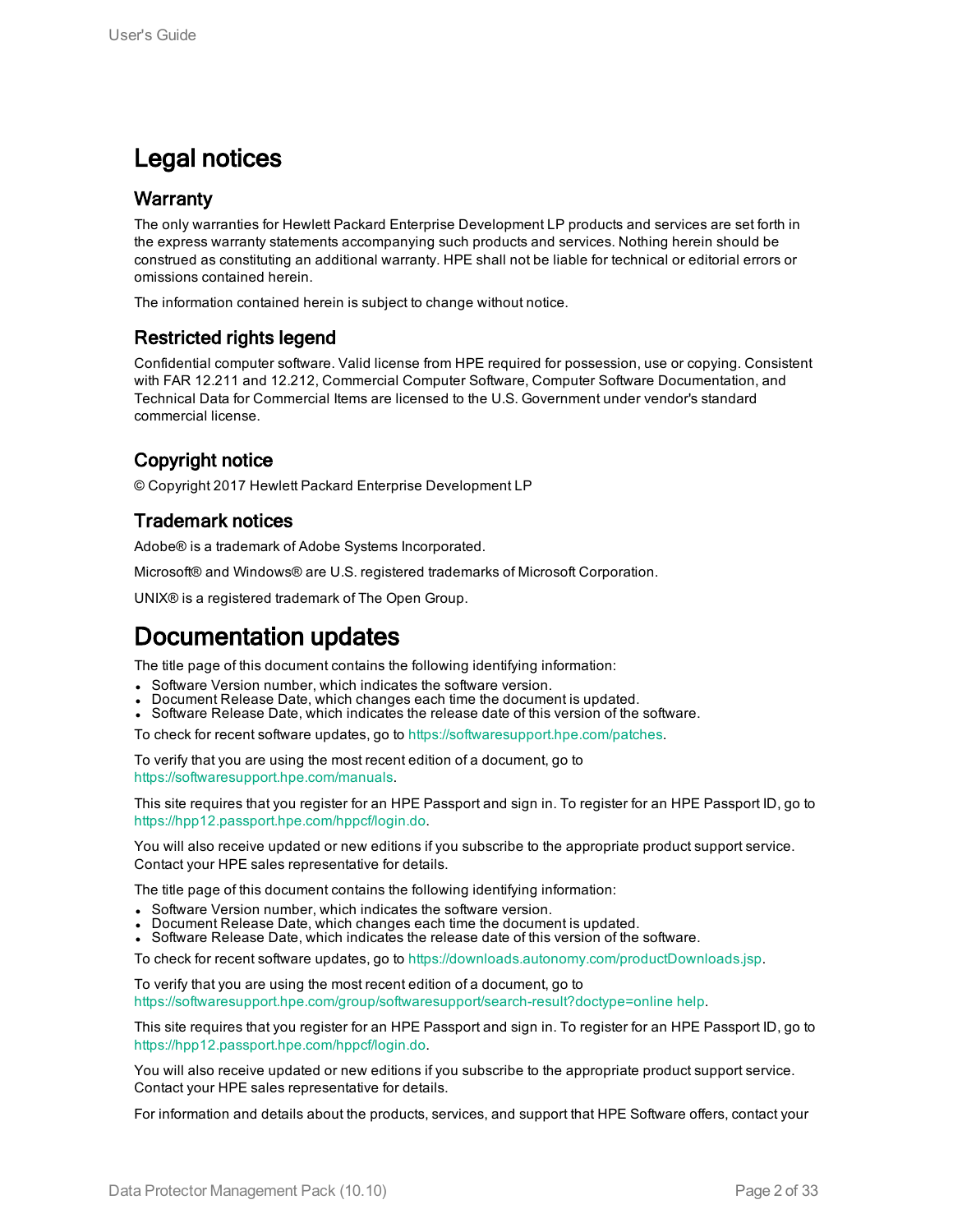Client Director.

### Support

Visit the HPE Software Support Online web site at [https://softwaresupport.hpe.com](https://softwaresupport.hpe.com/).

This web site provides contact information and details about the products, services, and support that HPE Software offers.

HPE Software online support provides customer self-solve capabilities. It provides a fast and efficient way to access interactive technical support tools needed to manage your business. As a valued support customer, you can benefit by using the support web site to:

- Search for knowledge documents of interest
- Submit and track support cases and enhancement requests
- Download software patches
- Access product documentation
- Manage support contracts
- Look up HPE support contacts
- Review information about available services
- Enter into discussions with other software customers
- Research and register for software training

Most of the support areas require that you register as an HPE Passport user and sign in. Many also require a support contract.

To register for an HPE Passport ID, go to <https://hpp12.passport.hpe.com/hppcf/login.do>.

To find more information about access levels, go to <https://softwaresupport.hpe.com/web/softwaresupport/access-levels>.

Visit the HPE Software Support Online web site at [https://softwaresupport.hpe.com](https://softwaresupport.hpe.com/).

This web site provides contact information and details about the products, services, and support that HPE Software offers.

HPE Software online support provides customer self-solve capabilities. It provides a fast and efficient way to access interactive technical support tools needed to manage your business. As a valued support customer, you can benefit by using the support web site to:

- Search for knowledge documents of interest
- Submit and track support cases and enhancement requests
- Access product documentation
- Manage support contracts
- Look up HPE support contacts
- Review information about available services
- Enter into discussions with other software customers
- Research and register for software training

Most of the support areas require that you register as an HPE Passport user and sign in. Many also require a support contract.

To register for an HPE Passport ID, go to <https://hpp12.passport.hpe.com/hppcf/login.do>.

To find more information about access levels, go to <https://softwaresupport.hpe.com/web/softwaresupport/access-levels>.

To check for recent software updates, go to [https://downloads.autonomy.com/productDownloads.jsp.](https://downloads.autonomy.com/productDownloads.jsp)

To check for recent updates or to verify that you are using the most recent edition of a document, contact your Client Director.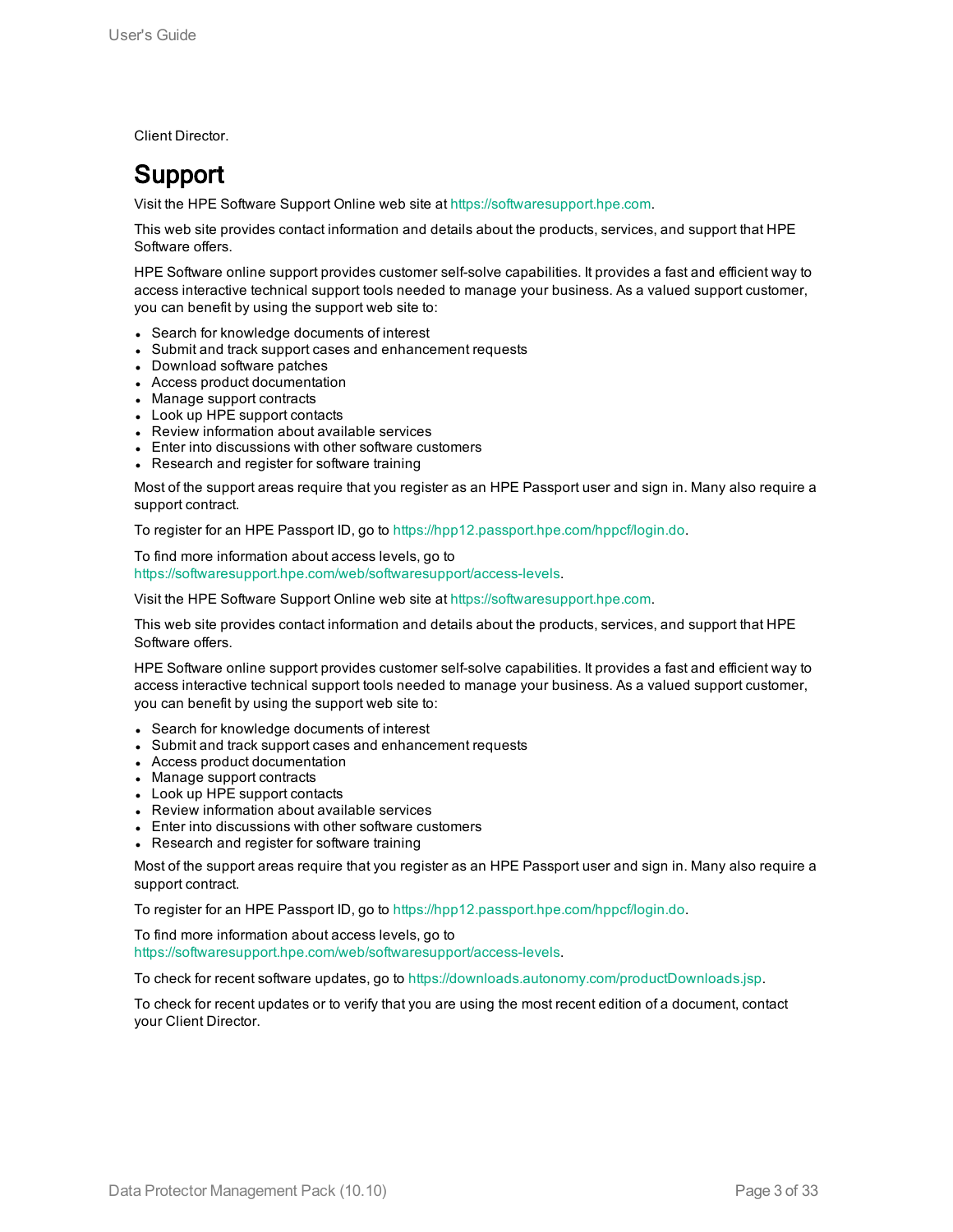# **Contents**

| Installing Data Protector MP Agent on the Data Protector Cell Manager 15 |  |
|--------------------------------------------------------------------------|--|
|                                                                          |  |
|                                                                          |  |
|                                                                          |  |
|                                                                          |  |
|                                                                          |  |
|                                                                          |  |
|                                                                          |  |
|                                                                          |  |
|                                                                          |  |
|                                                                          |  |
|                                                                          |  |
| Data Protector Cell Server ComputerRole MPAgentInstallState Monitor  25  |  |
|                                                                          |  |
|                                                                          |  |
|                                                                          |  |
|                                                                          |  |
|                                                                          |  |
|                                                                          |  |
|                                                                          |  |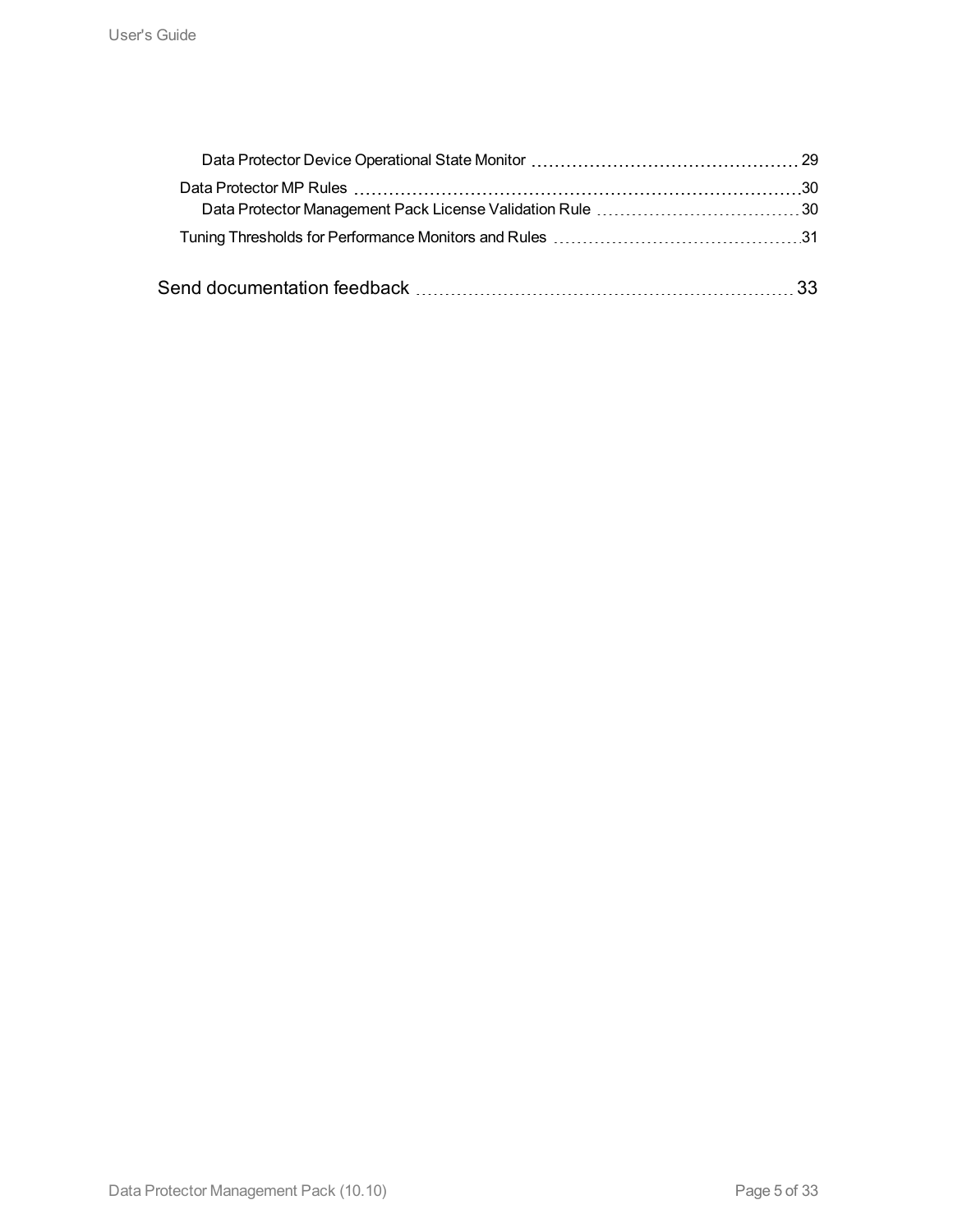User's Guide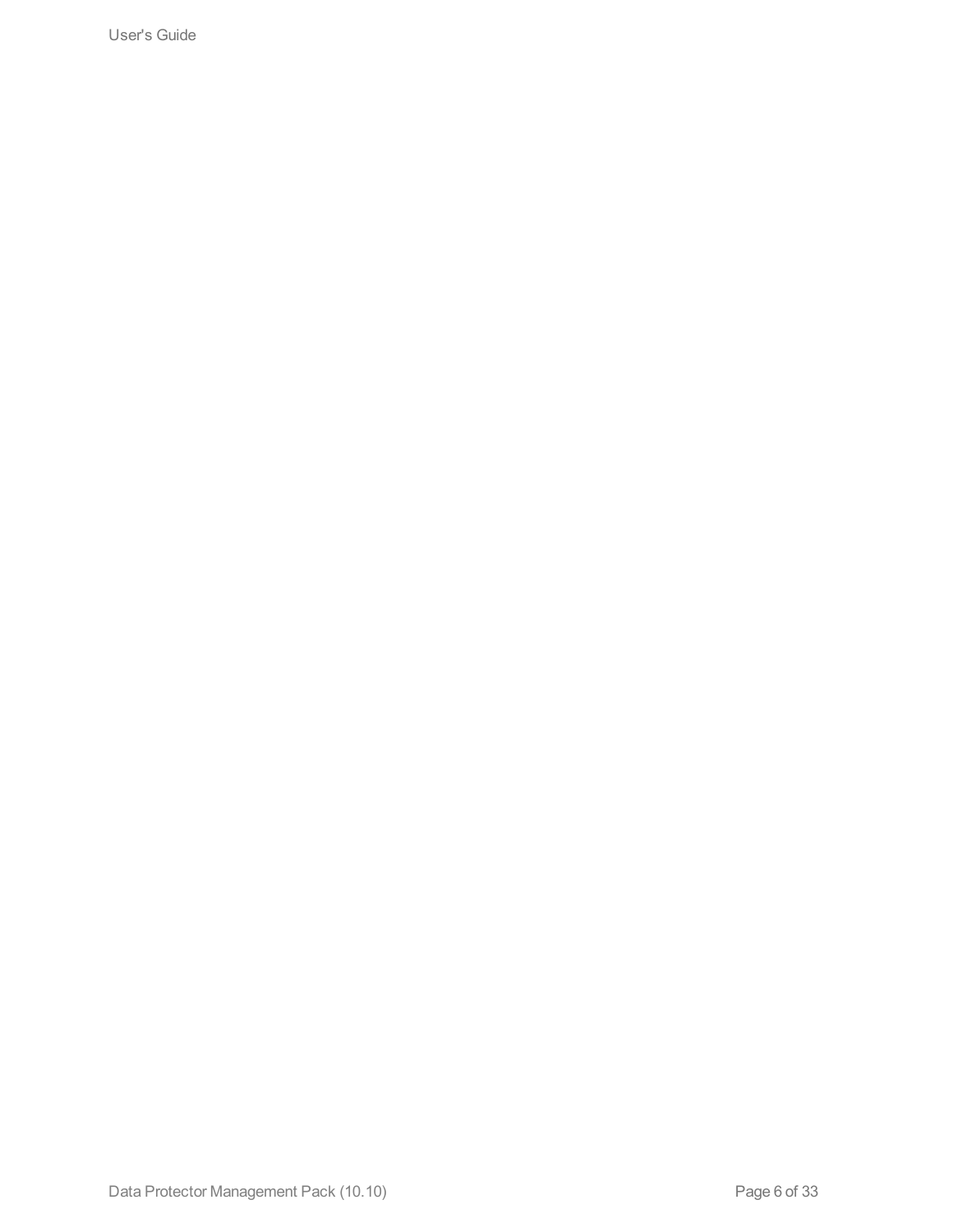# <span id="page-6-0"></span>Chapter 1: Introduction

This chapter introduces the Data Protector Management Pack and explains how it interacts with System Center Operations Manager and HPE Data Protector.

## <span id="page-6-1"></span>About System Center Operations Manager

System Center Operations Manager (SCOM), a component of Microsoft System Center, is a cross-platform data center management system that helps you monitor services, devices, and operations for many systems from a single console. Using SCOM, you can check health, performance, and availability for all monitored objects in the environment as well as identify and resolve problems. It also provides alerts generated according to availability, performance, configuration or security situations that are identified. SCOM provides information which monitored objects are not healthy, sends alerts when problems are identified, and provides information to help you identify the cause of a problem and possible solutions.

<span id="page-6-2"></span>For more information on Operations Manager, see the Microsoft System Center related documentation.

## About Data Protector

HPE Data Protector is a backup solution that provides reliable data protection and high accessibility for your fast-growing business data. Data Protector offers comprehensive backup and restore functionality specifically tailored for enterprise-wide and distributed environments. The major Data Protector features are:

- Scalable and highly flexible architecture
- Mixed environment support
- Easy central administration
- High performance backup
- Easy restore
- Data and control communication security
- High availability support
- Automated or unattended operation
- Monitoring, reporting, and notification
- Service management
- Integration with online database applications
- Integration with other products

For more information on Data Protector, see the Data Protector documentation, located at: <https://softwaresupport.hpe.com/manuals>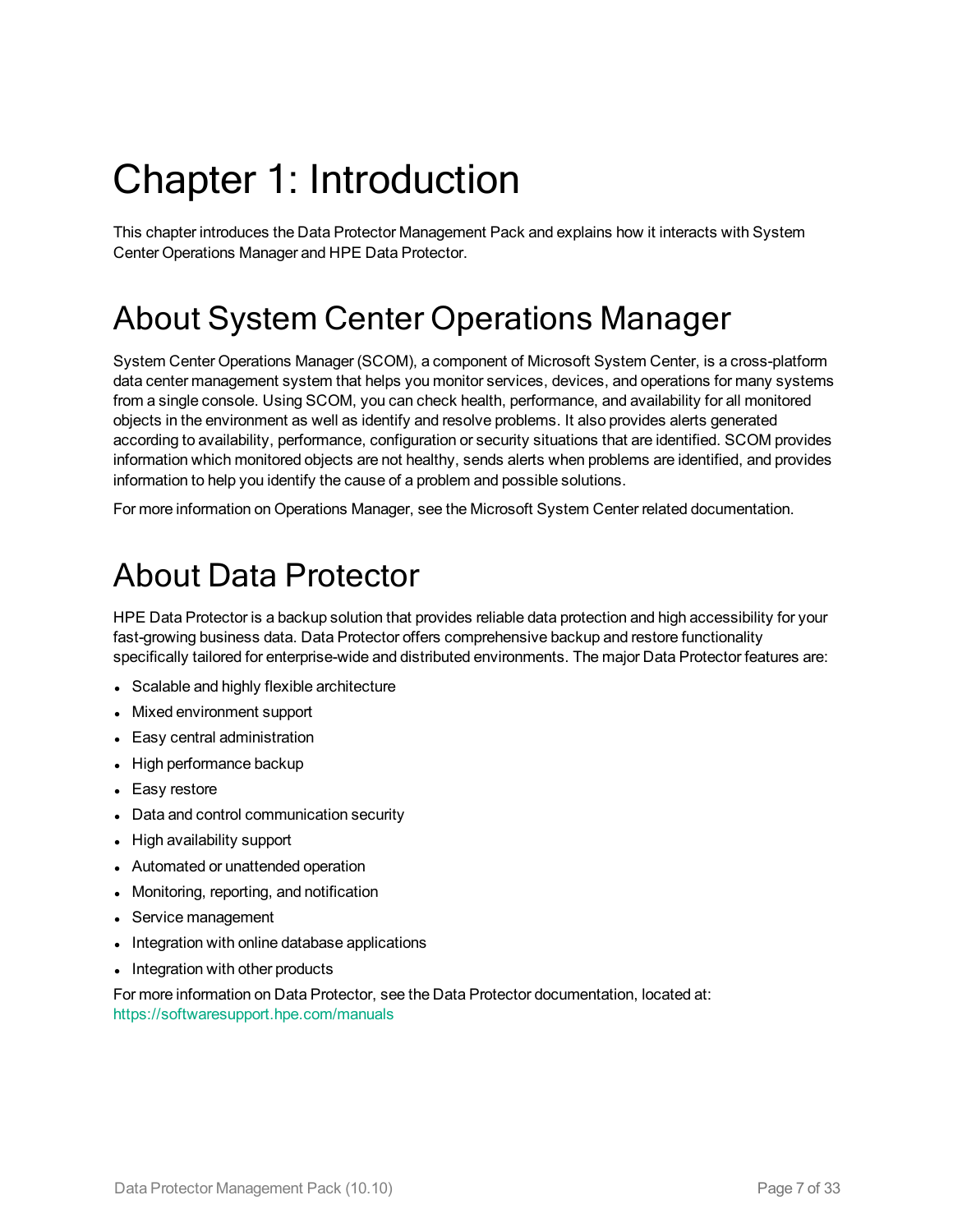## <span id="page-7-0"></span>About Data Protector Management Pack

Data Protector Management Pack (Data Protector MP) is an availability and performance management solution that extends the end-to-end service monitoring capabilities of Microsoft System Center Operations Manager to include the Data Protector infrastructure. It fully integrates topology, health, and performance data into the Microsoft System Center Operations Manager console, providing the end-toend operations overview across the entire Data Protector environment and enabling delivery of effective business service management.

Data Protector MP provides the following major features:

#### **Discovery and visualization**

- Automatic discovery and visualization of the Data Protector environment using topology view and health perspectives.
- Centralized monitoring of the Data Protector infrastructure via the Microsoft System Center Operations Manager console.

#### **Health, availability, and performance monitoring**

- Monitoring of the Data Protector environment health and state from connectivity issues to utilization, load, and availability.
- Detection of performance degradation before it affects end users.

#### **Monitoring Data Protector components and tasks**

- Automatic detection of the Data Protector cell and its parts, such as servers (Cell Managers), services, clients, virtual environments, devices.
- Monitoring of the Data Protector backup sessions.

#### **Problem identification and resolving mechanism**

- Generating alerts according to different availability, performance, configuration, or security problems.
- Providing information that can help you identify the cause of a problem and possible solutions.
- <span id="page-7-1"></span>• Automatic actions that address frequent Data Protector operations.

### Product Architecture

The following high-level diagram displays how Data Protector MP connects to the System Center Operations Manager management platform and Data Protector infrastructure.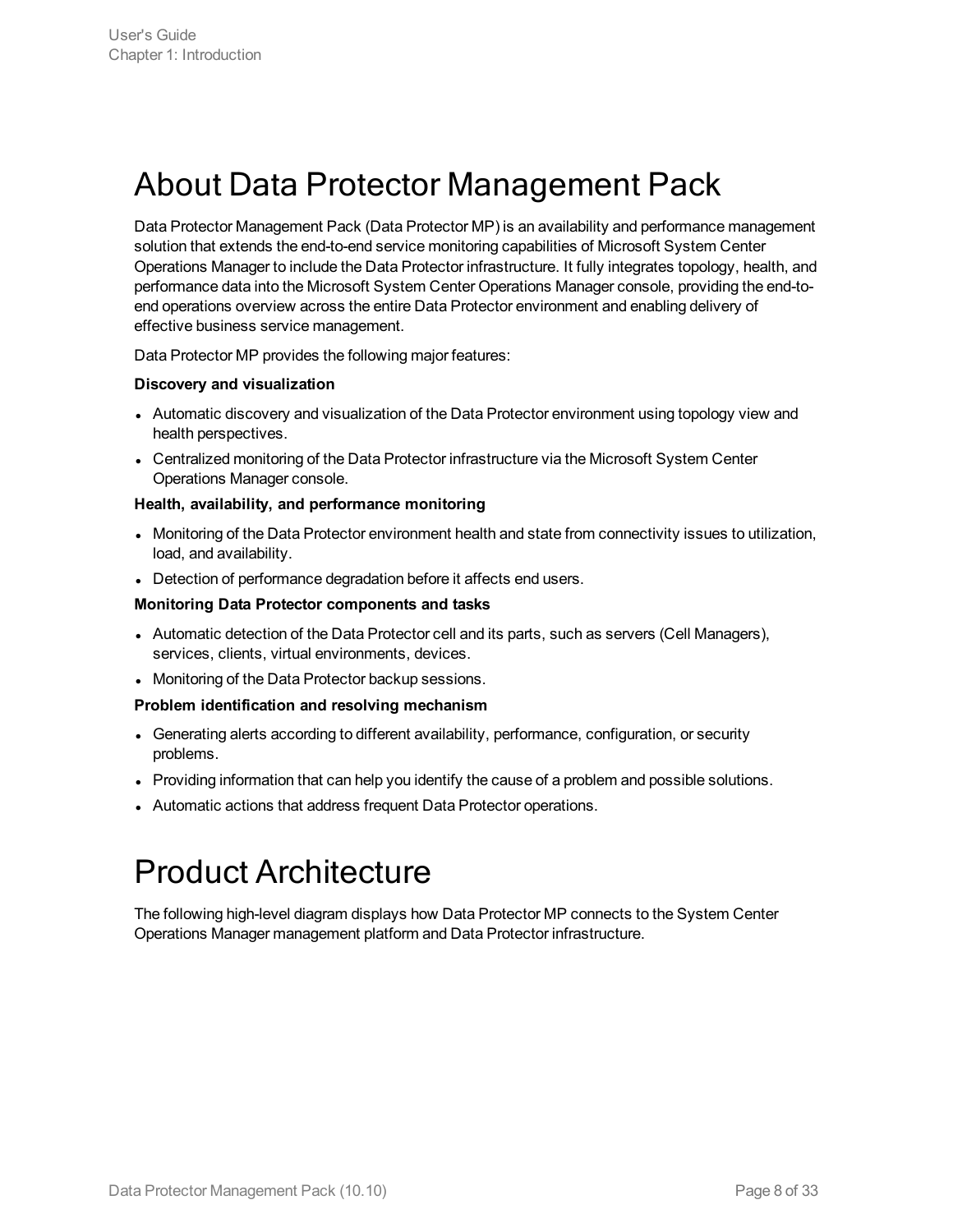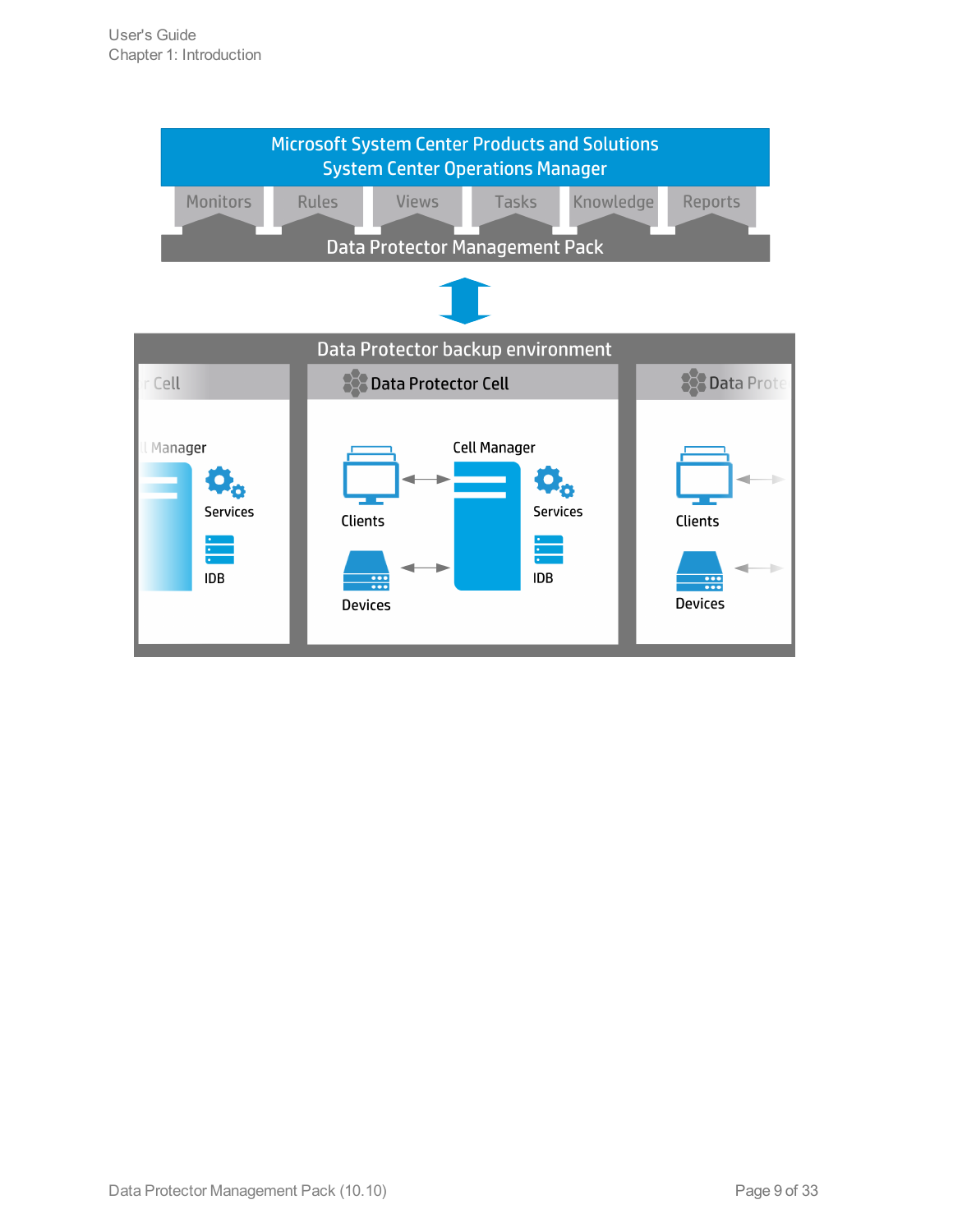User's Guide Chapter 1: Introduction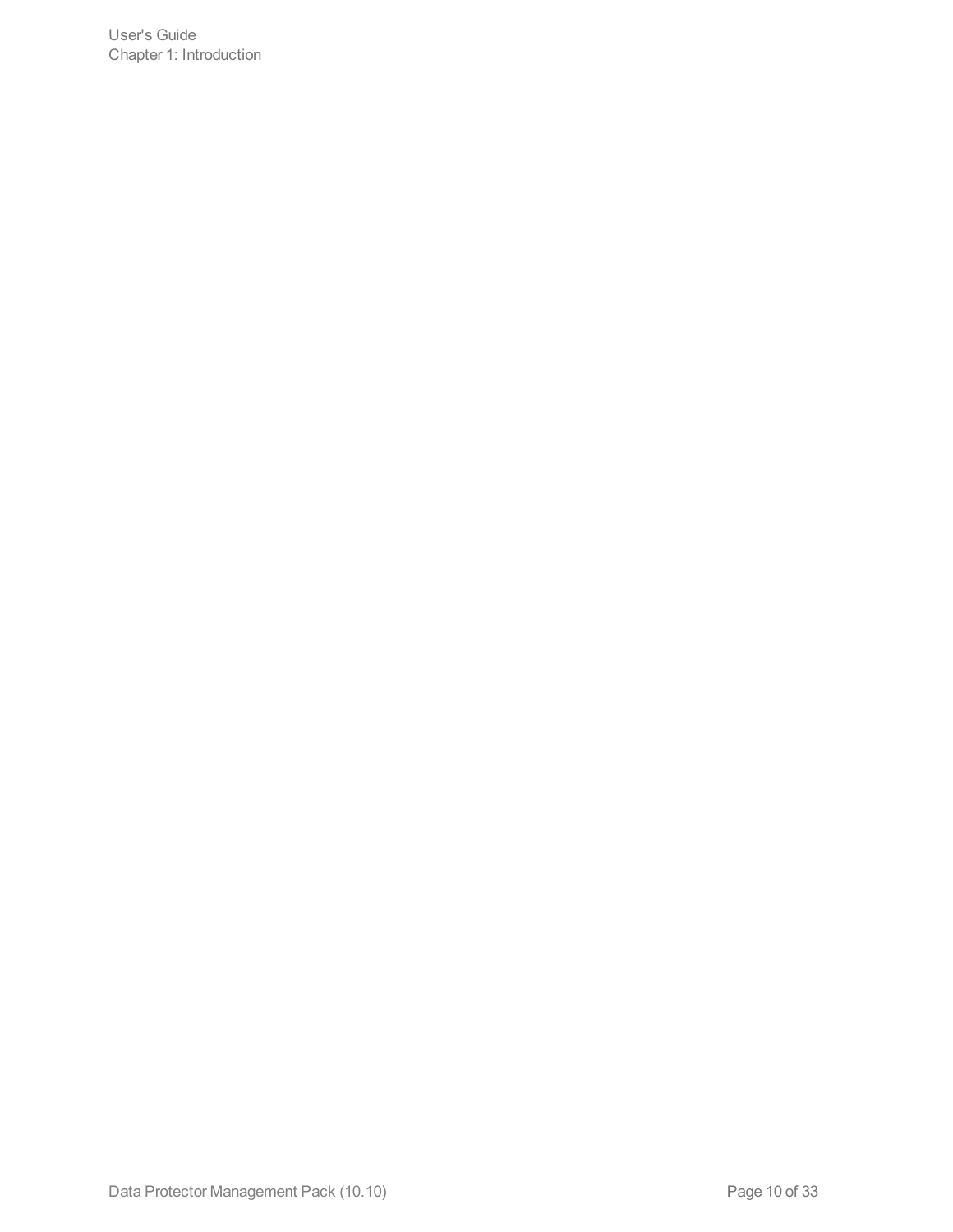# <span id="page-10-0"></span>Chapter 2: Installation and Configuration

This chapter summarizes procedures to install and configure the Data Protector MP on the SCOM and the Data Protector sides:

- 1. Check system requirements. For more information, see Installation [Requirements,](#page-10-1) below.
- 2. Install the Data Protector MP on the SCOM management server. For a detailed procedure, see [Installing](#page-11-0) Data Protector MP on the SCOM [Management](#page-11-0) Server, on the next page.
- 3. Import the Data Protector MP to SCOM. For a detailed procedure, see [Importing](#page-11-1) Data Protector MP to [SCOM,](#page-11-1) on the next page.
- 4. Install the SCOM agent on the Data Protector Cell Manager that you want to monitor. If you installed a SCOM agent to monitor this system before, you can also use it for the Data Protector MP. For a detailed procedure, see Installing SCOM Agent on the Data Protector Cell [Manager,](#page-12-0) on page 13.
- 5. Install the Data Protector MP agent on a Data Protector Cell Manager to enable sending data from a Data Protector cell to SCOM. For a detailed procedure, see Installing Data [Protector](#page-14-0) MP Agent on the Data Protector Cell [Manager,](#page-14-0) on page 15.

### <span id="page-10-1"></span>Installation Requirements

Before you start with Data Protector Management Pack installation, make sure that the following requirements are met:

• System Center Operations Manager is installed and configured.

For supported version, see the *Data Protector Management Pack Support Matrix* at:<https://softwaresupport.hpe.com/manuals>

The supported versions of the Data Protector Cell Managers that you want to monitor are: 8.1x, 9.xx, and 10.00.

For information on the Data Protector hardware and software requirements as well as installation procedure, see the Data Protector documentation at: <https://softwaresupport.hpe.com/manuals>

- The Data Protector Cell Managers that you want to monitor are installed on Microsoft Windows Server 2008, Microsoft Windows Server 2012, and Microsoft Windows Server 2016.
- . NET 4.5 or newer is installed on the Data Protector Cell Managers that you want to monitor.
- On the Data Protector Cell Managers that you want to monitor, a user account with administrator's rights exists. This account is used during the Data Protector MP installation. For information on the Data Protector users configuration, see the Data Protector documentation at: <https://softwaresupport.hpe.com/manuals>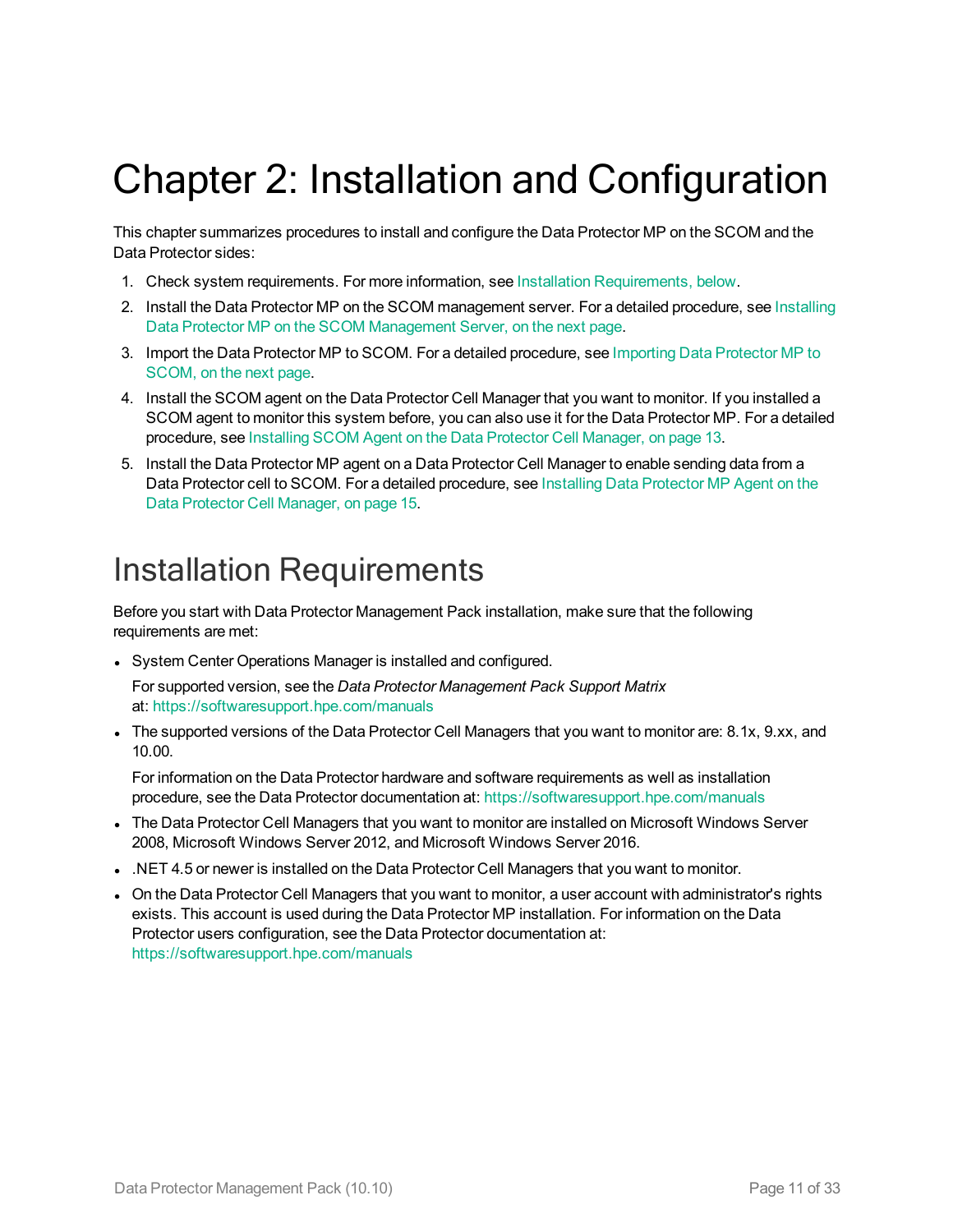## <span id="page-11-0"></span>Installing Data Protector MP on the SCOM Management Server

To install the Data Protector MP on the SCOM management server, perform the following steps:

- 1. Log in to the SCOM management server with an account that is a member of the Operations Manager Administrators role.
- 2. Insert the Data Protector MP installation DVD-ROM or mount the ISO image.
- 3. Follow the installation wizard to install the package.
- 4. After you completed the wizard, the following files and folders are created on the system:
	- <sup>l</sup> *%ProgramFiles%*\Hewlett Packard Enterprise\Data Protector MP
	- <sup>l</sup> *%ProgramData%*\Hewlett Packard Enterprise\Data Protector MP

## <span id="page-11-1"></span>Importing Data Protector MP to SCOM

For the up-to-date instructions about importing a management pack, see the web page How to [Import](http://technet.microsoft.com/en-us/library/hh212691.aspx) a [Management](http://technet.microsoft.com/en-us/library/hh212691.aspx) Pack in Operations Manager and follow the **Importing from disk** related procedure.

To import the Data Protector MP to SCOM, perform the following steps:

- 1. Log in to the SCOM management server with an account that is a member of the Operations Manager Administrators role.
- 2. In the Operations console, click **Administration**.
- 3. Right-click **Management Packs**, and then click **Import Management Packs**.
- 4. The Import Management Packs wizard opens. Click **Add**, and then click **Add from disk**. When prompted to search the online catalog for dependencies, click **No**.
- 5. The Select Management Packs to import dialog box appears. Locate and select the Data Protector MP and click **Open**. The default location of the Data Protector MP is:

*%ProgramFiles%*\Hewlett Packard Enterprise\Data Protector MP \ManagementPacks\SCOM2012\HPE.DataProtector.mp

- 6. On the Select Management Packs page, select Data Protector MP and click **Install**.
- 7. The Import Management Packs page appears and shows the progress. If there is a problem at any stage of the import process, select the management pack to view the status details. When the Import process is complete, the status of the management pack changes to **Imported**. Click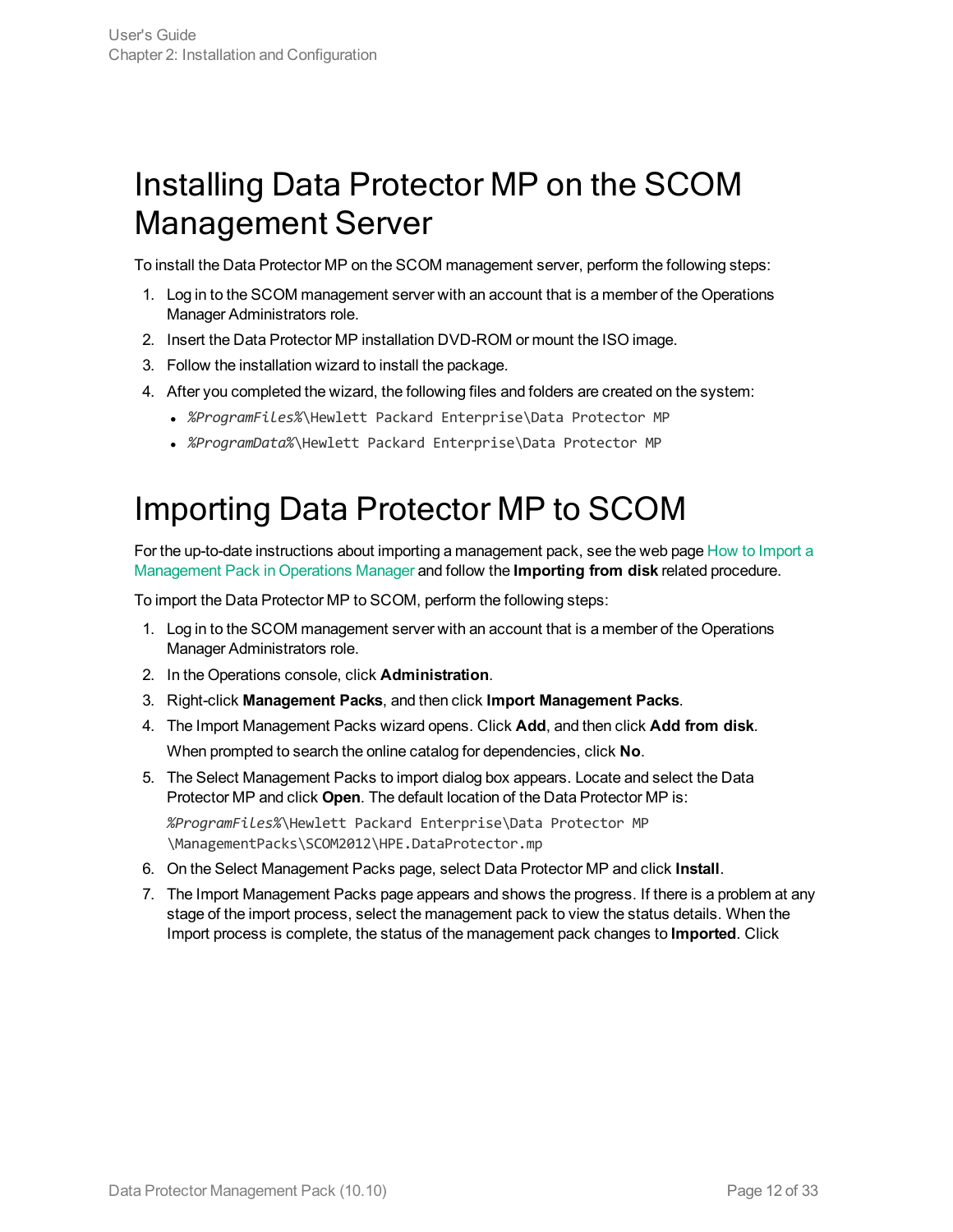| m.<br>٠<br>ł<br>×<br>×<br>۰.<br>۰,<br>×<br>٩ |  |
|----------------------------------------------|--|
|----------------------------------------------|--|

| 晟                       | <b>Import Management Packs</b>                           | x      |
|-------------------------|----------------------------------------------------------|--------|
| Import Management Packs |                                                          |        |
| Select Management Packs |                                                          | @ Help |
|                         | Downloading and importing the selected management packs. |        |
|                         | Version<br>Name<br><b>Status</b><br>10.0.71.0            |        |
|                         | <b>HPE Data Protector Management.</b><br>Imported        |        |
|                         |                                                          |        |
|                         |                                                          |        |
|                         |                                                          |        |
|                         |                                                          |        |
|                         |                                                          |        |
|                         | Import Status Details :                                  |        |
|                         |                                                          |        |
|                         |                                                          |        |
|                         |                                                          |        |
|                         |                                                          |        |
|                         |                                                          |        |
|                         |                                                          |        |
|                         | Stop                                                     | Close  |

After the import procedure is complete, the following elements are visible in the Monitoring view of the System Center Operations Manager console:



## <span id="page-12-0"></span>Installing SCOM Agent on the Data Protector Cell Manager

If you used the SCOM agent to monitor the system with the Data Protector Cell Manager installed, you can use this agent also for the Data Protector MP. If the SCOM agent is already installed, skip this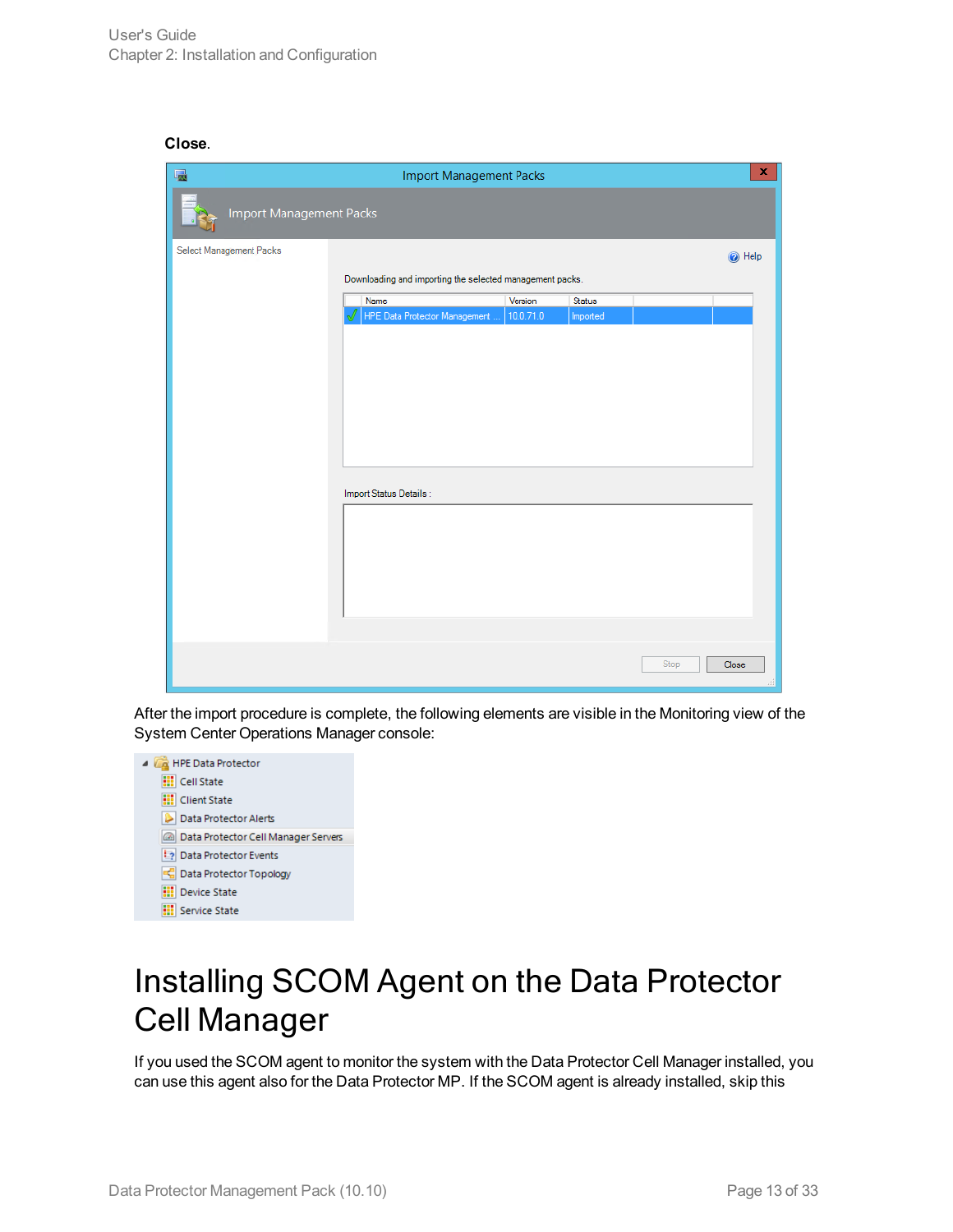procedure and continue with the Data Protector MP agent installation. See Installing Data [Protector](#page-14-0) MP Agent on the Data Protector Cell [Manager,](#page-14-0) on the next page.

#### **Prerequisite**

A user account with administrator's rights should be created on the Data Protector Cell Manager, where you want to install the SCOM agent. For information on the Data Protector users configuration, see the Data Protector documentation at: <https://softwaresupport.hpe.com/manuals>

**IMPORTANT:** If you want to monitor the Cell Manager installed on cluster, you need to perform discovery for all cluster nodes with the installed Cell Manager.

To discover the Data Protector Cell Managers in SCOM and install the SCOM agent on the Cell Manager that you want to monitor using the Data Protector MP, perform the following steps:

- 1. Log in to the SCOM management server with an account that is a member of the Operations Manager Administrators role.
- 2. In the Operations console, click **Administration**. In the navigation pane, expand **Device Management** and select **Agent Managed**.
- 3. At the bottom of the navigation pane, click **Discovery Wizard** to discover the Data Protector Cell Managers where you want to install the Data Protector MP agent. Follow the procedure on the Microsoft System Center website in the article: To install an agent on a [computer](http://technet.microsoft.com/en-us/library/hh230731.aspx) running Windows by using the [Discovery](http://technet.microsoft.com/en-us/library/hh230731.aspx) Wizard.

Make sure to perform the following steps as they are specified below:

- a. On the Auto or Advanced? page, select **Advanced discovery**.
- b. In the Computer and Device Classes list, select **Servers and Clients**.
- c. On the Administrator Account page, select **Other user account**, type the user name and password, and then select the domain from the list. Click **Discover**.

#### **NOTE:**

Use the user account with administrator's rights that created on the Data Protector Cell Manager where you want to install the SCOM agent.

The discovered Cell Managers are listed in the Results Area.

- 4. Select the devices you want to manage. Ensure that the management mode is set to Agent. Click **Next**. Finish the wizard.
- 5. Right-click the Cell Manager where you want to install the Data Protector MP agent and select **Properties**.
- 6. In the Properties dialog box, click the **Security** tab and select the following agent proxy security setting: Allow this agent to act as a proxy and discover managed objects on other computers.

**NOTE:** In the Cell Manager cluster, ensure that the Allow this agent to act as a proxy and discover managed objects on other computers proxy is configured for all cluster nodes.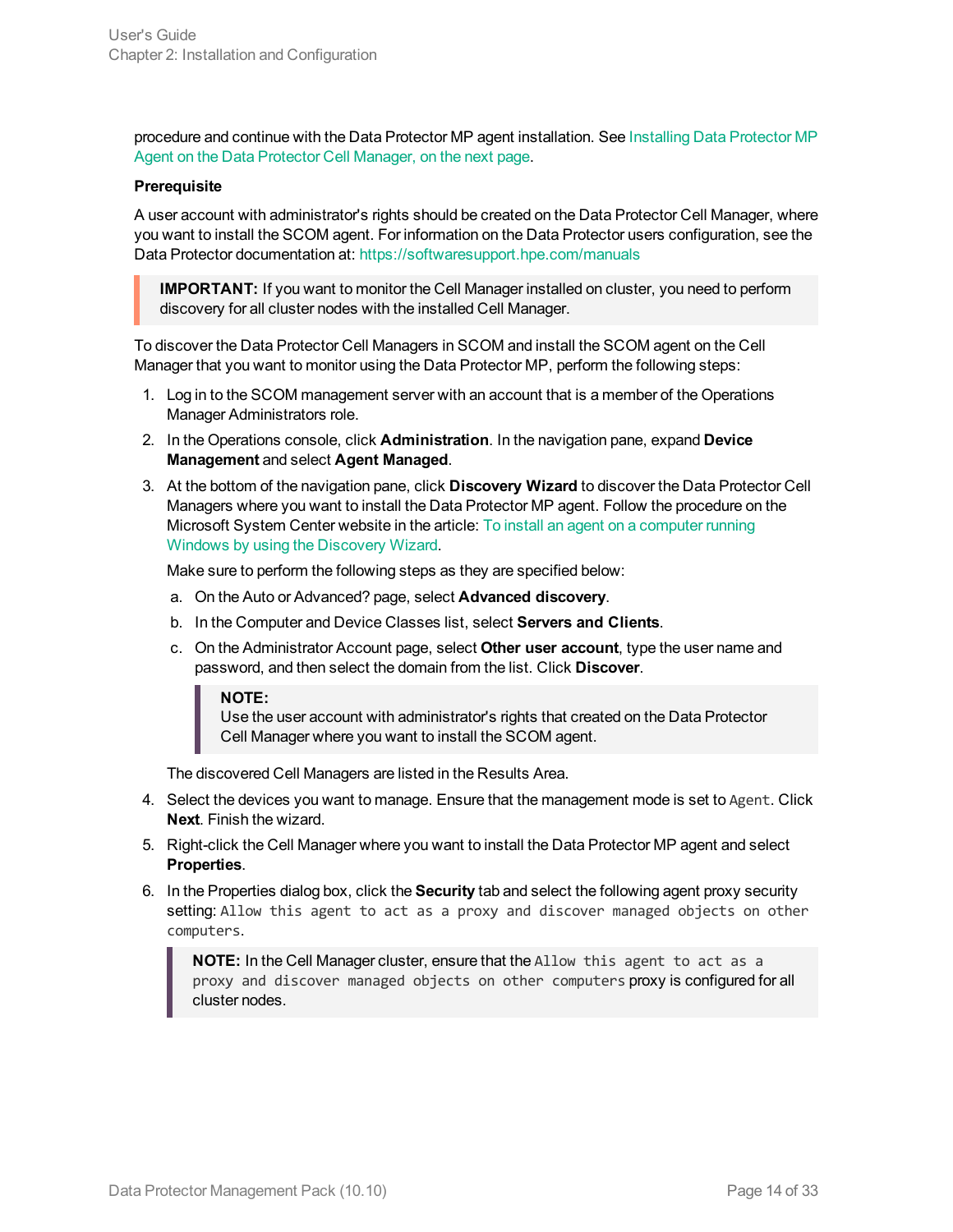## <span id="page-14-0"></span>Installing Data Protector MP Agent on the Data Protector Cell Manager

#### **Prerequisite**

A user account with administrator's rights should be created on the Data Protector Cell Manager, where you want to install the Data Protector MP agent. For information on the Data Protector users configuration, see the Data Protector documentation at: <https://softwaresupport.hpe.com/manuals>

To install the Data Protector MP agent, perform the following steps:

- 1. In the Operations console, click **Monitoring**.
- 2. In the navigation pane, locate **Data Protector Cell Manager Servers**, select the Data Protector Cell Manager, where you want to install the Data Protector MP agent, and then run the **Install DPMP Agent** task.

**IMPORTANT:** If you want to monitor the Cell Manager installed on cluster, you need to install Data Protector MP Agent on all cluster nodes with the installed Cell Manager.

When the task is finished, the Agent Installed status of the Cell Manager changes from false to true.

After the installation is complete, the following changes occur on the Data Protector Cell Manager:

- In Windows Control Panel > Programs and Features: HPE Management Pack Agent for HPE Data Protector
- New files and folders: *%ProgramFiles%*\Hewlett Packard Enterprise\Data Protector MP Agent\MPDPMonitorSvc.exe
- <span id="page-14-1"></span>• New service: HPE MPDP Agent

## What's Next?

After you installed Data Protector MP, you can continue with the following:

- Start using the product. You can use it without a license for 60 days. For Data Protector MP specifics, see Data Protector MP Discovery and [Monitoring,](#page-20-0) on page 21.
- Purchase the Data Protector MP permanent license. For licensing related tasks, see [Licensing,](#page-18-0) on [page 19](#page-18-0).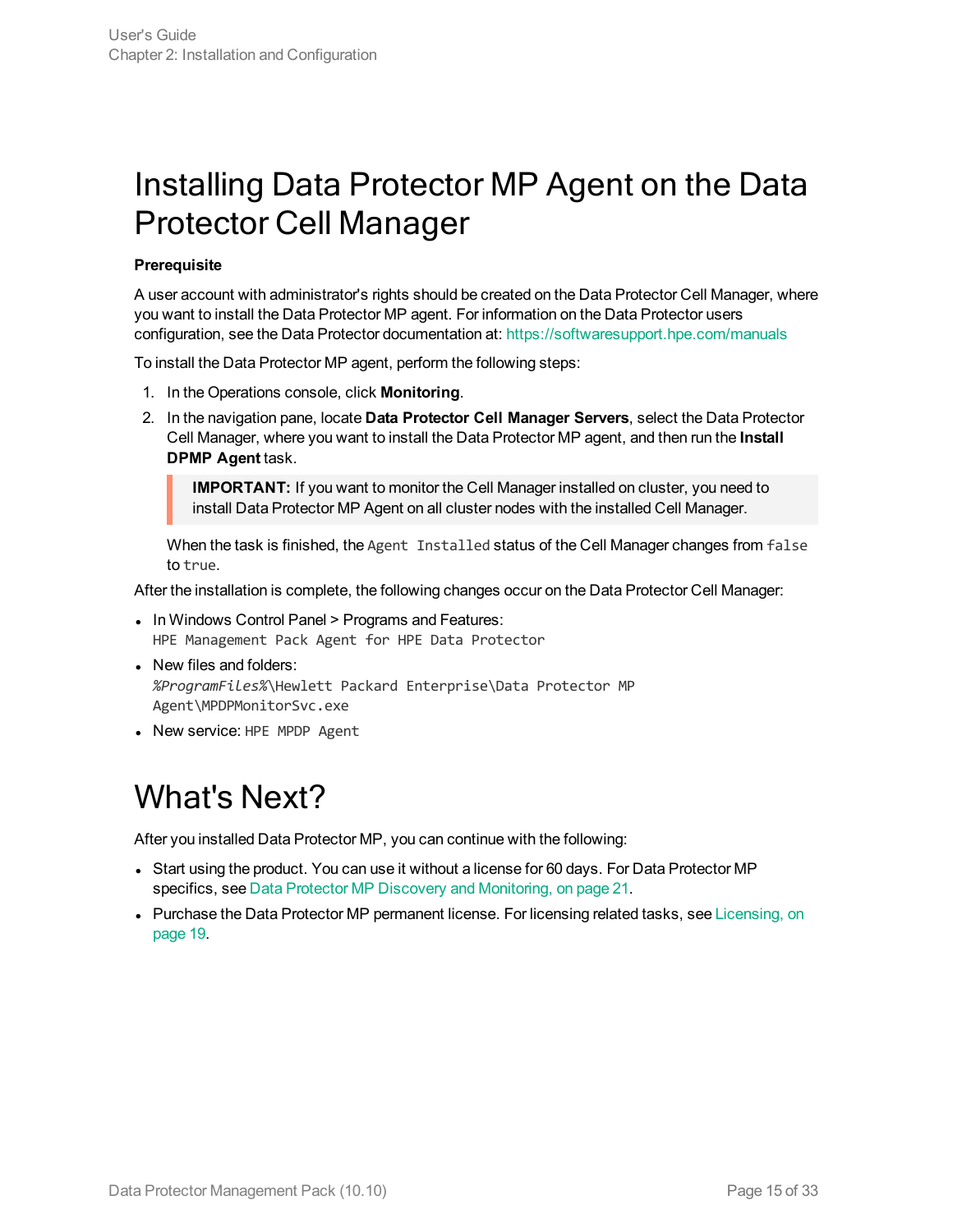# <span id="page-15-0"></span>Chapter 3: Upgrading Data Protector MP

To upgrade Data Protector MP from the previous version, perform the following steps:

- 1. Upgrade the Data Protector MP from the previous version on the SCOM management server:
	- a. Log in to the SCOM management server with an account that is a member of the Operations Manager Administrators role.
	- b. Insert the Data Protector MP installation DVD-ROM or mount the ISO image.
	- c. Follow the installation wizard to upgrade the Data Protector MP.
	- d. After you completed the wizard, the upgrade is performed.
- 2. Import a new version of the Data Protector MP. The procedure is the same as if you import the management pack for the first time. The Data Protector MP is upgraded to a new version during the import procedure. See [Importing](#page-11-1) Data Protector MP to SCOM, on page 12.
- 3. Upgrade Data Protector MP Agents on the Data Protector Cell Managers. The procedure is the same as if you install a Data Protector MP Agent on the Data Protector Cell Manager for the first time:
	- a. In the Operations console, click **Monitoring**.
	- b. In the navigation pane, locate **Data Protector Cell Manager Servers**, select the Data Protector Cell Manager, where you want to install the Data Protector MP agent, and then run the **Install DPMP Agent** task.

When the upgrade is finished, you can see the new version features after a discovery.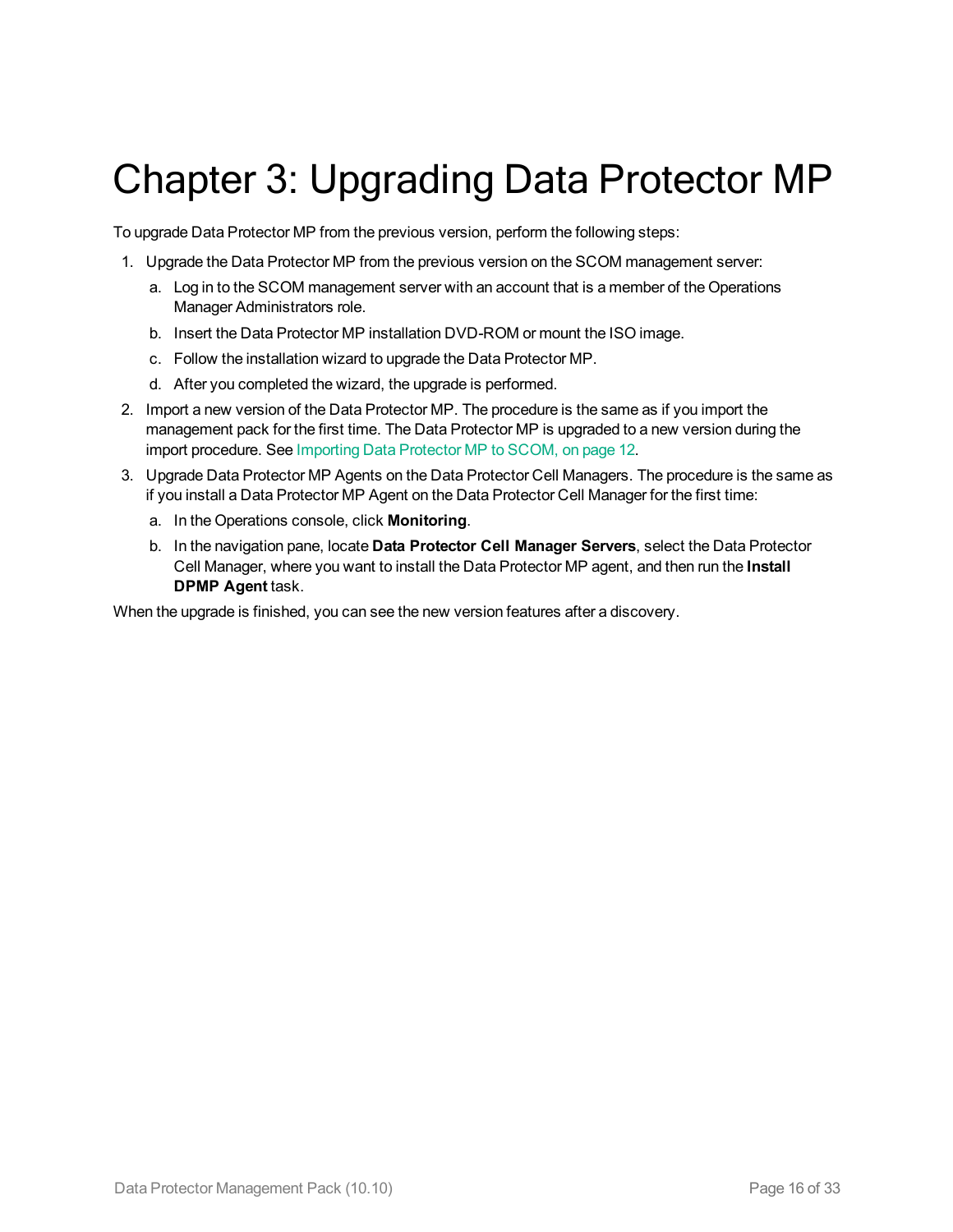# <span id="page-16-0"></span>Chapter 4: Removing Data Protector MP

To completely remove Data Protector MP from your SCOM environment, perform the following procedures:

- <span id="page-16-1"></span>1. [Removing](#page-16-1) the Data Protector MP Agent from the Cell Manager, below.
- 2. [Removing](#page-16-2) the Data Protector MP from the SCOM Console, below.

# Removing the Data Protector MP Agent from the Cell Manager

You can remove the Data Protector MP agent from a Data Protector Cell Manager using the SCOM console or locally, from the Cell Manager where it is installed.

To remove the Data Protector MP agent using the SCOM console, perform the following steps:

- 1. Log in to the SCOM management server with an account that is a member of the Operations Manager Administrators role.
- 2. In the Operations console, click **Monitoring**. In the navigation pane, locate **Data Protector Cell Manager Servers**, select the Data Protector Cell Manager, from which you want to remove the Data Protector MP agent, and then start the **Uninstall DPMP Agent** task.

Alternatively, you can remove the Data Protector MP agent locally on the Cell Manager system. Perform the following steps:

- 1. In the Windows Control Panel > Programs and Features, locate Hewlett Packard Enterprise MPDP Agent.
- 2. Right-click **Hewlett Packard Enterprise MPDP Agent** and then click **Uninstall**.

A warning dialog may appear informing you that other users are logged on to this computer. The program might not be removed completely, if another user is running it. Click **Continue**.

3. Follow the Data Protector MP Install Shield Wizard to remove the product.

After the task is complete, the following is removed from the Data Protector Cell Manager:

- In Windows Control Panel > Programs and Features the following program is not visible: Hewlett Packard Enterprise MPDP Agent
- The files and folders created during the installation are deleted. Note, that the generated files, such as log files or data files can remain on the system.
- <span id="page-16-2"></span>• The HPEMPDPAgent service is not present on the system.

## Removing the Data Protector MP from the SCOM Console

To remove the Data Protector MP from the SCOM console, perform the following steps: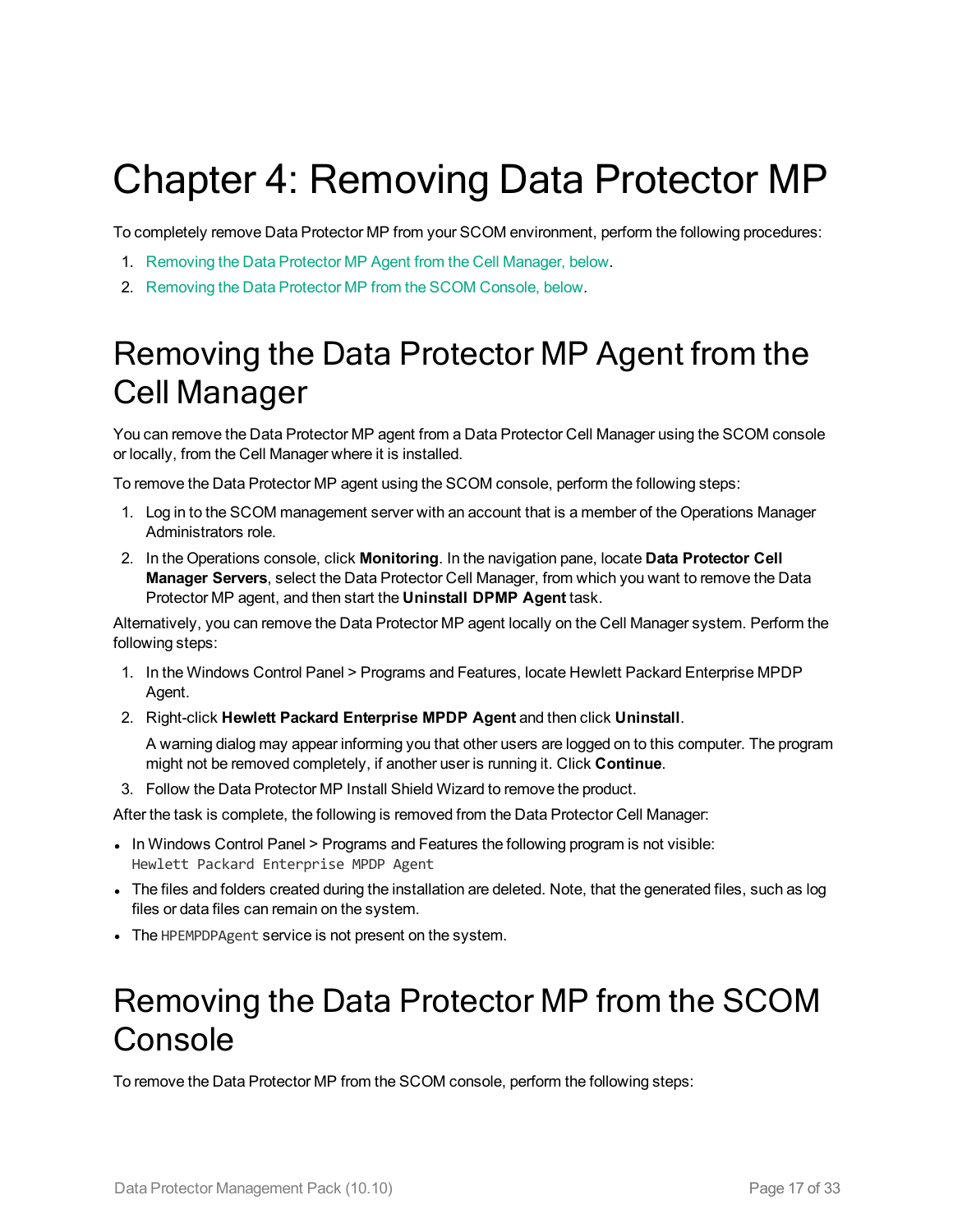- 1. Log in to the SCOM management server with an account that is a member of the Operations Manager Administration role.
- 2. In the Operations console, click **Administration** and then click **Management Packs**.
- 3. In the Management Packs pane, right-click the **Data Protector MP** and then click **Delete**.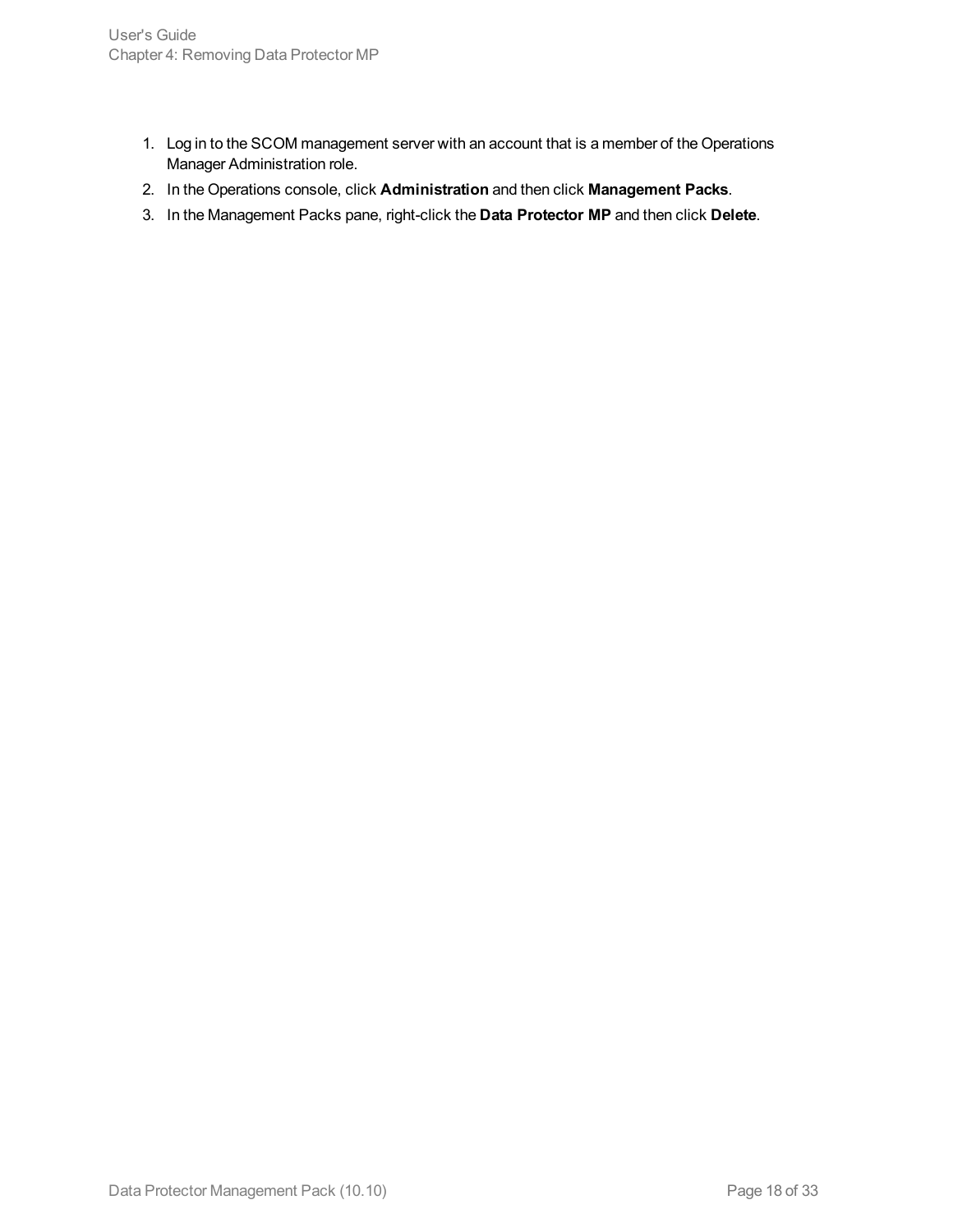# <span id="page-18-0"></span>Chapter 5: Licensing

After you installed and configured Data Protector MP on the SCOM management server, you can start using it immediately. An Instant-On password is built in the product when first installed. You are able to use the software for 60 days and buy a permanent license within this period. If you don't buy a permanent license, only a limited functionality will be available after 60 days.

Data Protector MP takes advantage of integration with the HPE Autopass to implement the licensing policy.

To implement licensing for Data Protector MP, follow this procedure:

- 1. Analyze your monitoring environment and identify the Data Protector Cell Managers you want to monitor. Prepare a list of these Cell Managers.
- 2. Contact your HPE Sales Representative and buy licenses for all Data Protector Cell Managers you want to monitor. You will receive the license files (DPMP-licfile.xml) for each Cell Manager.
- 3. Copy the license files to the respective Cell Managers to the following location:

*%ProgramData%*\Hewlett Packard Enterprise\Data Protector MP

**NOTE:** If the Cell Manager is installed on cluster, you need to copy the license files to all cluster nodes with the installed Cell Manager.

- 4. Activate the licenses on the SCOM management server as follows:
	- a. Log in to the SCOM management server with an account that is a member of the Operations Manager Administrators role.
	- b. In the Operations console, click **Monitoring**. In the navigation pane, expand **HPE Data Protector** and then select **Data Protector Cell Managers Servers**.

| 圖                                            | Data Protector Cell Manager Servers - mds600a1 - Operations Manager                  | $-10x$                                                      |
|----------------------------------------------|--------------------------------------------------------------------------------------|-------------------------------------------------------------|
| File Edit View Go Tasks Tools Help           |                                                                                      |                                                             |
| Search " -   4 Scope   P Find   1 Tasks   0  |                                                                                      |                                                             |
| Monitoring                                   | < Data Protector Cell Manager Servers                                                | > Tasks                                                     |
| A <b>Nonitoring</b>                          |                                                                                      | 00                                                          |
| Active Alerts                                | Data Protector Cell Servers (1)                                                      | <b>Dashboard Actions</b><br>$\lambda$                       |
| Discovered Inventory                         | <b>Q</b> Look for:<br><b>Find Now</b><br>Clear<br>$\boldsymbol{\mathsf{x}}$          |                                                             |
| <b>EE</b> Distributed Applications           |                                                                                      | Refresh                                                     |
| A Maintenance Schedules                      | $ \oslash$ Name<br><b>State</b><br>Path<br><b>Agent Installed</b><br>Agent Version   | <b>State Actions</b><br>$\hat{\phantom{a}}$                 |
| Task Status                                  | A Healthy<br>mdc100a1.e200<br>mdc100a1.e200<br>false                                 |                                                             |
| UNIX/Linux Computers                         |                                                                                      | Start Maintenance Mode                                      |
| <b>EE</b> Windows Computers                  | $\mathbf{m}$                                                                         | Edit Maintenance Mode Settings                              |
| Agentless Exception Monitoring               |                                                                                      | Stop Maintenance Mode                                       |
| Application Monitoring<br>Data Warehouse     |                                                                                      | THE Personalize view                                        |
| A Light HPE Data Protector                   | Data Protector MP Agent Service State (1)                                            |                                                             |
| Cell State                                   |                                                                                      | Tasks<br>$\hat{\phantom{a}}$                                |
| <b>ED</b> Client State                       | $\angle$ $\otimes$ Name<br>State<br>Path                                             | <b>Entity Properties</b>                                    |
| Data Protector Alerts                        | <b>B</b> Healthy<br>Hewlett Packard Enterprise mdc100a1.e2008.com                    | Health Explorer                                             |
| <b>2 Data Protector Cell Manager Servers</b> |                                                                                      |                                                             |
| # 2 Data Protector Events                    |                                                                                      | Navigation<br>$\hat{\phantom{a}}$                           |
| Data Protector Topology                      |                                                                                      | Alert View                                                  |
| <b>III</b> Device State                      |                                                                                      | C Diagram View                                              |
| Service State                                |                                                                                      | <b>La Event View</b>                                        |
| Microsoft Audit Collection Services          |                                                                                      |                                                             |
| Microsoft Windows Client                     | Data Protector MP Agent Alerts (0)                                                   | Ded Performance View                                        |
| Microsoft Windows Server                     | Name<br>C Icon Path<br>Source<br><b>Resolution State</b><br>Cre                      | <b>EE</b> State View                                        |
| Network Monitoring                           |                                                                                      | <b>Red</b> Network Vicinity Dashboard                       |
| Operations Management Suite                  |                                                                                      | <b>DE Object State Dashboard</b>                            |
| Operations Manager                           |                                                                                      |                                                             |
| <b>Synthetic Transaction</b>                 |                                                                                      | Data Protector Cell Server Computer Role Tasks<br>$\lambda$ |
| <b>D</b> UNIX/Linux Computers                | $\left\langle \cdot \right\rangle$<br>$\rightarrow$<br>HI.                           | Install DPMP Agent                                          |
| Meb Application Transaction Monitoring       |                                                                                      | Uninstall DPMP Agent                                        |
| Mindows Service And Process Monitoring       | <b>Detail View</b>                                                                   | Update DPMP Agent License                                   |
|                                              |                                                                                      |                                                             |
| Show or Hide Views                           | ø<br>Data Protector Cell Server Computer Role properties of mdc100a1.e2008.hermes.si |                                                             |
| New View >                                   | <b>Display Name</b><br>mdc100a1.e2008.com                                            |                                                             |
|                                              | <b>Full Path Name</b><br>mdc100a1.e2008.com\mdc100a1.e2008.com                       |                                                             |
| Monitoring                                   | <b>Agent Version</b><br><b>Agent Installed</b><br>false                              |                                                             |
|                                              | 10.00.0252<br>Version                                                                |                                                             |
| Authoring                                    |                                                                                      |                                                             |
| Administration                               |                                                                                      |                                                             |
| My Workspace                                 |                                                                                      |                                                             |
|                                              |                                                                                      |                                                             |
| Ready                                        |                                                                                      |                                                             |
|                                              |                                                                                      |                                                             |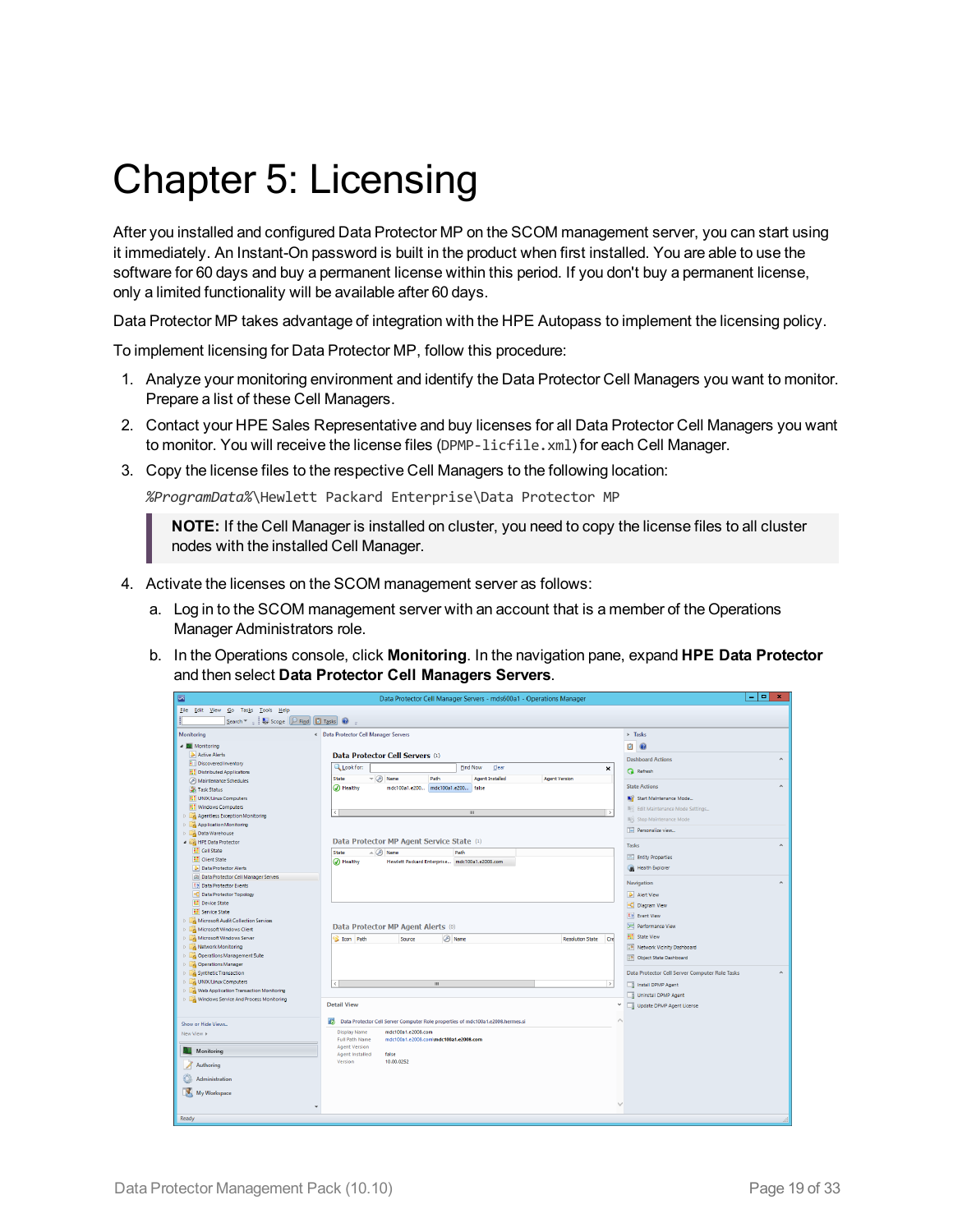c. In the Data Protector Cell Servers section, select the Cell Manager with the valid license and run the Update DPMP Agent License task. The information on the permanent license on the Cell Manager gets updated on the SCOM management server.

Repeat this step for all licensed Cell Managers. If the Cell Manager is installed on cluster, you need to copy the license files to all cluster nodes with the installed Cell Manager.

When you do not want to monitor any of the Cell Managers with the Data Protector MP, or you want to move your license to another Cell Manager, contact your HPE Sales Representative.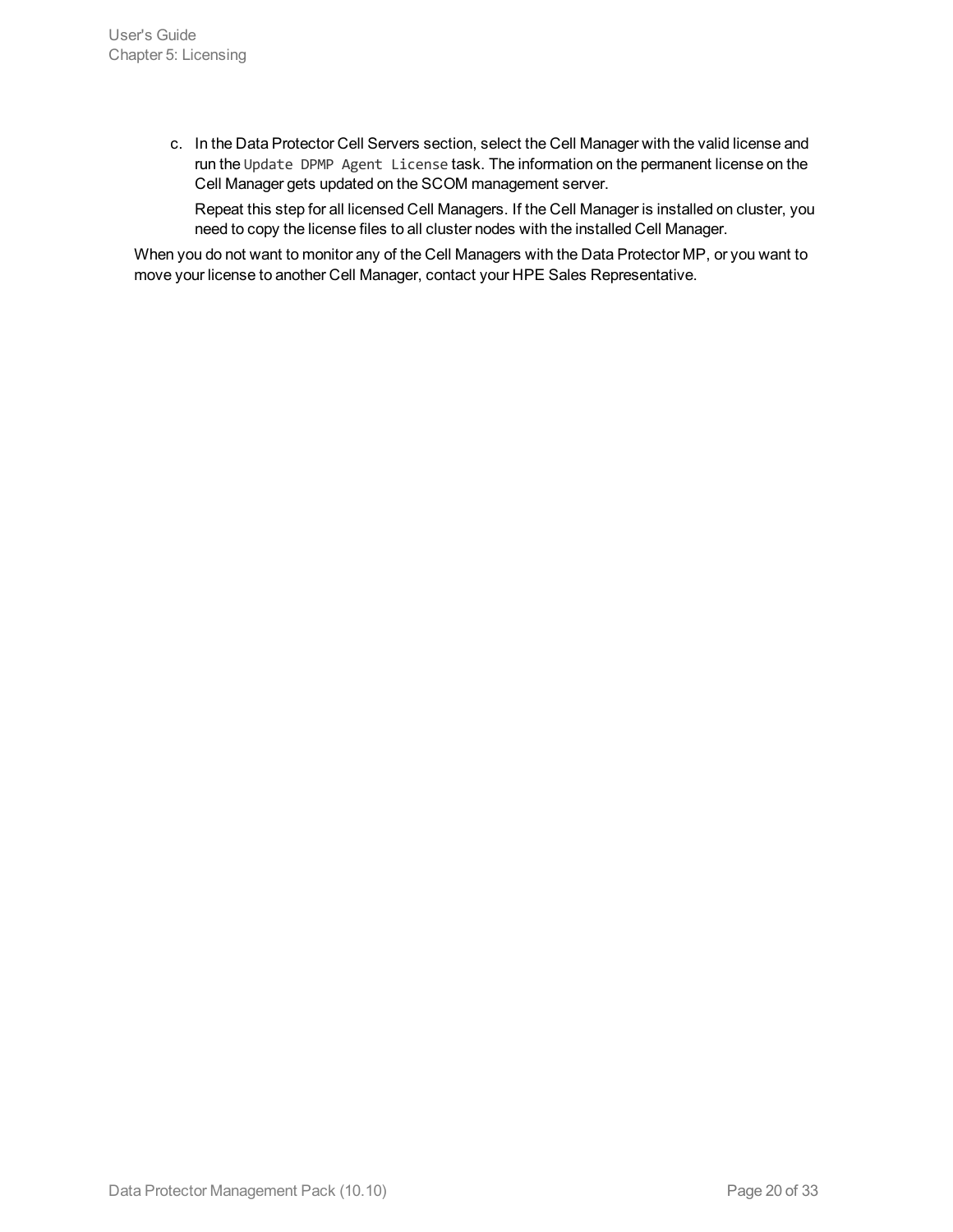# <span id="page-20-0"></span>Chapter 6: Data Protector MP Discovery and Monitoring

The functionality of the Data Protector MP is comparable to the functionality of other management packs used with the SCOM environment. This chapter describes specifics of the Data Protector MP features set and advises on available configuration options. The following topics are described:

- **.** [Discovered](#page-20-1) Objects, below.
- Data [Protector](#page-21-0) MP Tasks, on the next page.
- Data Protector MP [Monitors,](#page-23-0) on page 24.
- Data [Protector](#page-29-0) MP Rules, on page 30.
- <span id="page-20-1"></span>• Tuning Thresholds for [Performance](#page-30-0) Monitors and Rules, on page 31.

### Discovered Objects

Data Protector MP discovers the object types described in the following table:

| <b>Icon</b>              | <b>Object Type</b>             | <b>Description</b>                                                                                                                                                                                                                                                                                                          |
|--------------------------|--------------------------------|-----------------------------------------------------------------------------------------------------------------------------------------------------------------------------------------------------------------------------------------------------------------------------------------------------------------------------|
| ₩                        | Data Protector cell            | A set of systems that are under the control of a Cell Manager. Central<br>control is available to administer the backup and restore policies and<br>tasks.                                                                                                                                                                  |
| <b>fl.</b>               | Data Protector Cell<br>Manager | The main system in the cell where the essential Data Protector<br>software is installed and from which all backup and restore activities<br>are managed. Each cell has one Cell Manager system.                                                                                                                             |
| $\overline{\phantom{a}}$ | Data Protector IDB             | The Data Protector Internal Database. IDB is an embedded database<br>located on the Cell Manager and keeps information regarding which<br>data was backed up, to which media it was backed up, how backup,<br>restore, and other sessions were run, which devices, libraries, and<br>disk arrays are configured, and so on. |
| $\Box$                   | Data Protector client          | Any system configured with any Data Protector component and<br>configured in a cell.                                                                                                                                                                                                                                        |
| ۴E                       | Hypervisor host                | Hyper-V system configured within the Data Protector Virtual<br>Environment integration. To check the hypervisor type, right-click the<br>icon and then select Instance properties. The application server type<br>hyperv is specified.                                                                                      |
| $\bullet$                | Hypervisor host                | ESX(i) Server system configured within the Data Protector Virtual<br>Environment integration. To check the hypervisor type, right-click the<br>icon and then select <b>Instance properties</b> . The application server type<br>esx is specified.                                                                           |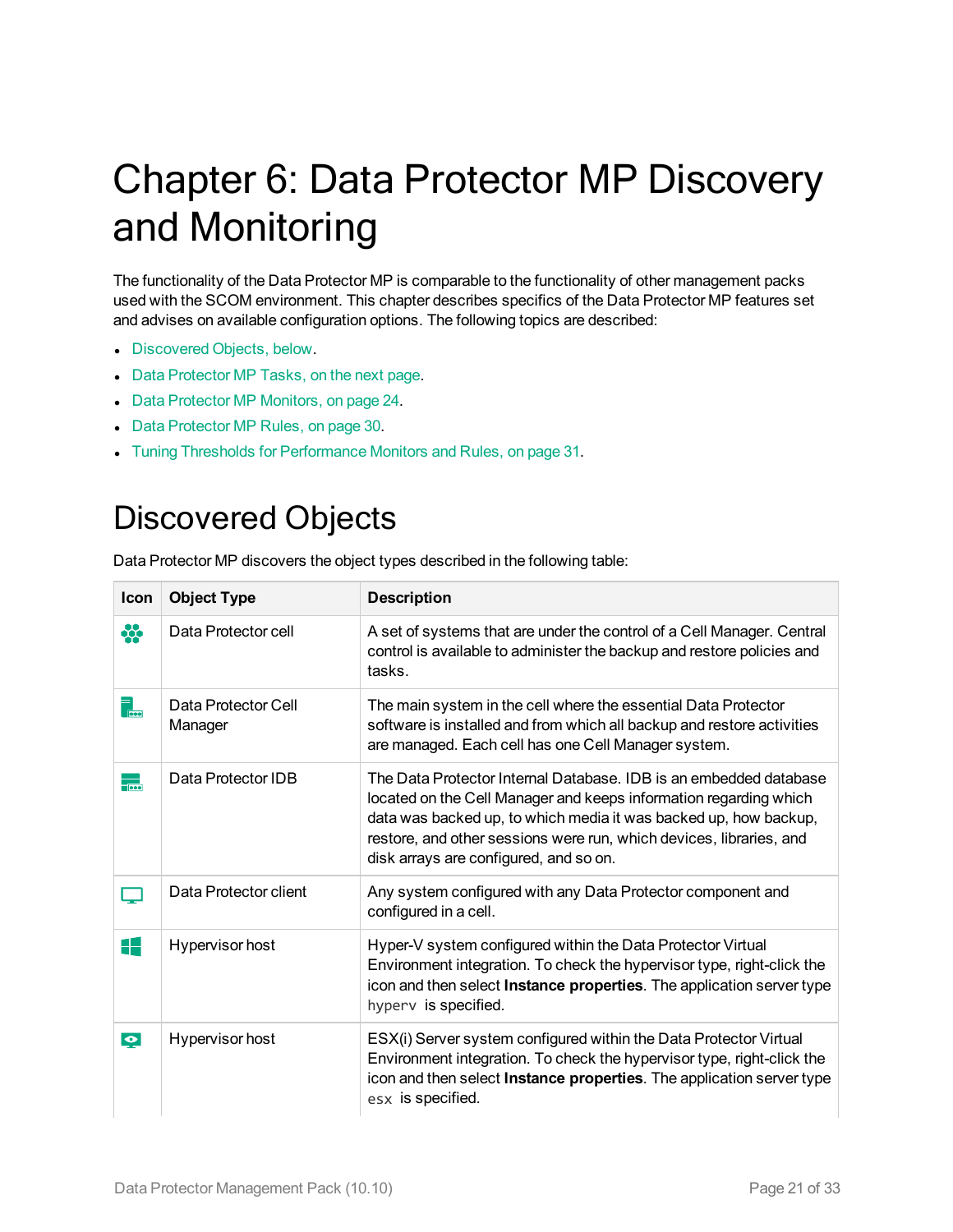| <b>Icon</b>         | <b>Object Type</b>                         | <b>Description</b>                                                                                                                                                                                                             |
|---------------------|--------------------------------------------|--------------------------------------------------------------------------------------------------------------------------------------------------------------------------------------------------------------------------------|
| Ҧ                   | Management host for<br>virtual environment | VMware vCloud Director or VMware vCenter Server that manages<br>resources (datacenters, resource pools, virtual machines) in the<br>VMware virtual environment within the Data Protector Virtual<br>Environment integration.   |
| ∏¦<br>Tii           | VMware datacenter                          | An organizational unit that consists of one or more ESX(i) Server<br>systems and the related storage for virtual machines (datastores) and<br>that is configured within the Data Protector Virtual Environment<br>integration. |
|                     | VMware resource pool                       | A VMware resource pool (the aggregated physical compute hardware<br>allocated to virtual machines) configured in a VMware virtual<br>infrastructure within the Data Protector Virtual Environment<br>integration.              |
| 冖                   | Virtual machines                           | Virtual machines configured within the Data Protector Virtual<br>Environment integration.                                                                                                                                      |
| — <del></del>       | Data Protector devices                     | A device configured for use with Data Protector, which can write data<br>to and read data from storage media.                                                                                                                  |
| $\mathbf{Q}_\alpha$ | Data Protector services                    | Data Protector services: Cell Request Server (CRS), Inet,<br>Application Server (HPDP AS), IDB connection pool (IDBCP).                                                                                                        |
|                     | Data Protector services                    | Data Protector services: Key Management Server (KMS), License<br>Service (LIC), Media Management Daemon (MMD).                                                                                                                 |

# <span id="page-21-0"></span>Data Protector MP Tasks

Besides the default tasks available within SCOM, Data Protector MP provides the Data Protector specific tasks. The Data Protector specific tasks are visible in the Monitoring context of the SCOM console, and depend on the monitor you are currently viewing. You can start a task from a respective monitor.

See a list of the Data Protector specific tasks, their locations, and short descriptions in the following table:

| Task                  | <b>Description</b>                                                                                                                                                                                                                                                                                      | Location                                                                          |
|-----------------------|---------------------------------------------------------------------------------------------------------------------------------------------------------------------------------------------------------------------------------------------------------------------------------------------------------|-----------------------------------------------------------------------------------|
| Install MPDP<br>Agent | Installs the Data Protector MP agent on the Data<br>Protector Cell Managers, which you want to monitor.<br>Parameters: Upgrade=False   True<br>If True, the installed agent is upgraded to a newer<br>version.<br>If False, the installed agent is uninstalled and a new<br>agent version is installed. | Data Protector Cell<br><b>Manager Servers</b><br>monitor $>$ Cell<br>Servers item |
| Uninstall MPDP        | Removes the Data Protector MP agent from the Data                                                                                                                                                                                                                                                       |                                                                                   |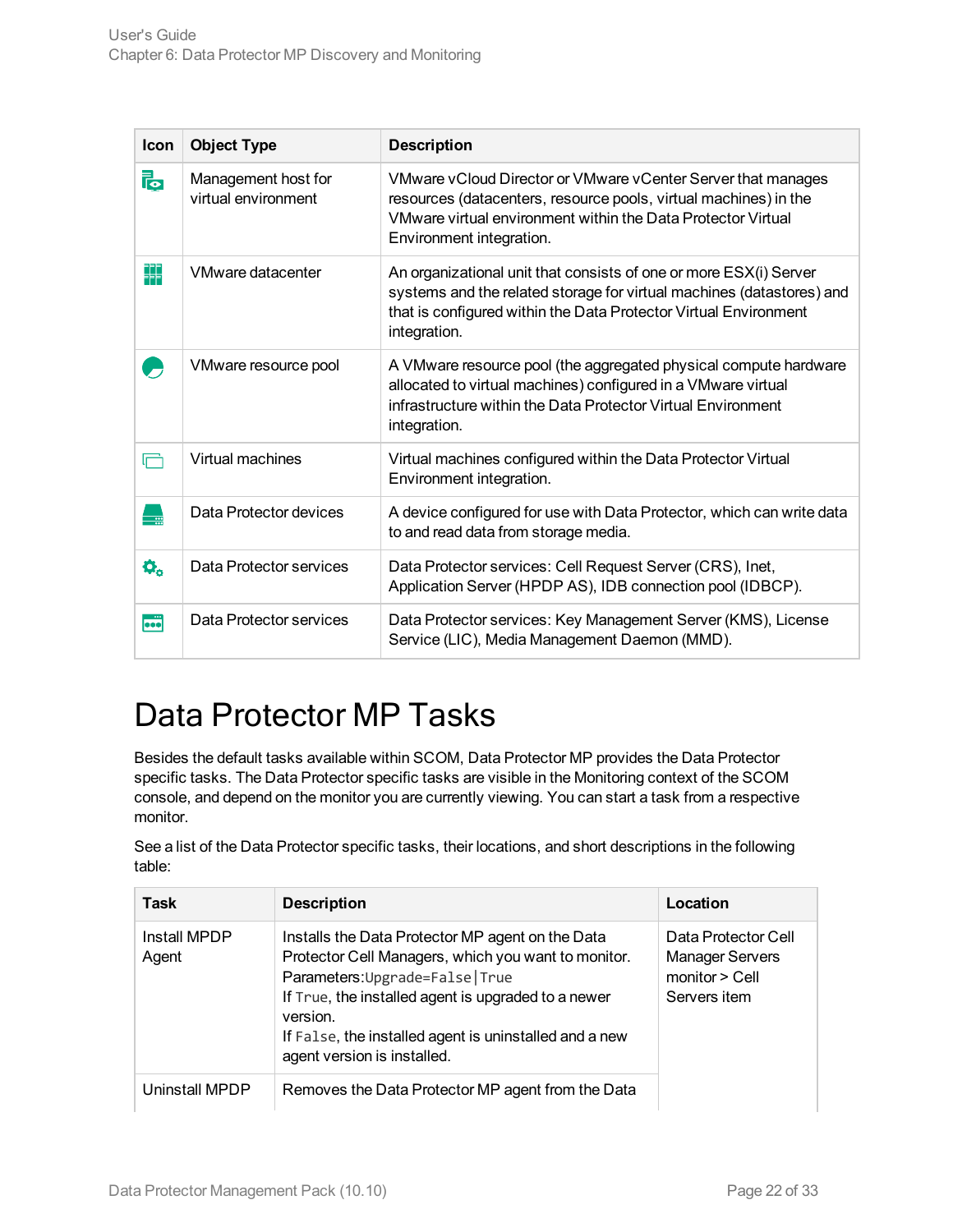| <b>Task</b>                                  | <b>Description</b>                                                                                                                                                                                                                                                                            | Location                                      |
|----------------------------------------------|-----------------------------------------------------------------------------------------------------------------------------------------------------------------------------------------------------------------------------------------------------------------------------------------------|-----------------------------------------------|
| Agent                                        | Protector Cell Managers, which you do not want to<br>monitor anymore.                                                                                                                                                                                                                         |                                               |
| Update MPDP<br><b>Agent License</b>          | Updates the license information on the SCOM<br>management server for the monitored Cell Managers<br>with the Data Protector MP agent installed.                                                                                                                                               |                                               |
| <b>Check Dependent</b><br><b>NT Services</b> | Checks the state of the services, which the target<br>service depends on.                                                                                                                                                                                                                     | Data Protector Cell<br><b>Manager Servers</b> |
| Set Agent<br>Debugging                       | Enables or disables the Data Protector MP agent to<br>write debug output into a log file. Enables debug level,<br>directory, and the debug log suffix.                                                                                                                                        | monitor > Agent<br>Service State item         |
| <b>Start NT Service</b>                      | Starts Windows service.                                                                                                                                                                                                                                                                       |                                               |
| <b>Stop NT Service</b>                       | Stops Windows service.                                                                                                                                                                                                                                                                        |                                               |
| <b>Update Agent</b><br>Configuration         | Enables the SCOM user to set time intervals for<br>discovery, event check cycles, and health check<br>cycles.                                                                                                                                                                                 |                                               |
| <b>Disable Client</b><br>Updates             | Disables the Data Protector MP agent to update the<br>client's health status. Note, when disabled, the client's<br>health status is always OK (green).                                                                                                                                        | <b>Client State monitor</b>                   |
| <b>Enable Client</b><br>Updates              | Enables the Data Protector MP agent to update the<br>client's health status.                                                                                                                                                                                                                  |                                               |
| <b>Patch Status</b>                          | Lists Data Protector patches installed on the Data<br>Protector clients.                                                                                                                                                                                                                      |                                               |
| <b>Restart Backup</b>                        | Restarts the last failed backup session.<br>Parameters: RestartSession=False   True<br>If True, session is resumed from where it failed.<br>Supported only for WinFS   Filesystem   Oracle8. For<br>other applications, an error is returned.<br>If False, session starts from the beginning. |                                               |
| <b>Get Session</b><br>Report                 | Provides the session report for the last backup session.                                                                                                                                                                                                                                      |                                               |
| <b>Export Client</b>                         | Exports the client from the cell. This enables you to<br>remove a client from the cell without uninstalling its<br>Data Protector components.                                                                                                                                                 |                                               |
| <b>Client Backup</b><br>Report               | Provides all end-user backup related information for the<br>selected client.                                                                                                                                                                                                                  |                                               |
| <b>Confirm Mount</b><br>Request              | Confirms the mount request to continue the backup<br>session. A medium should be inserted into device.                                                                                                                                                                                        | Device State monitor                          |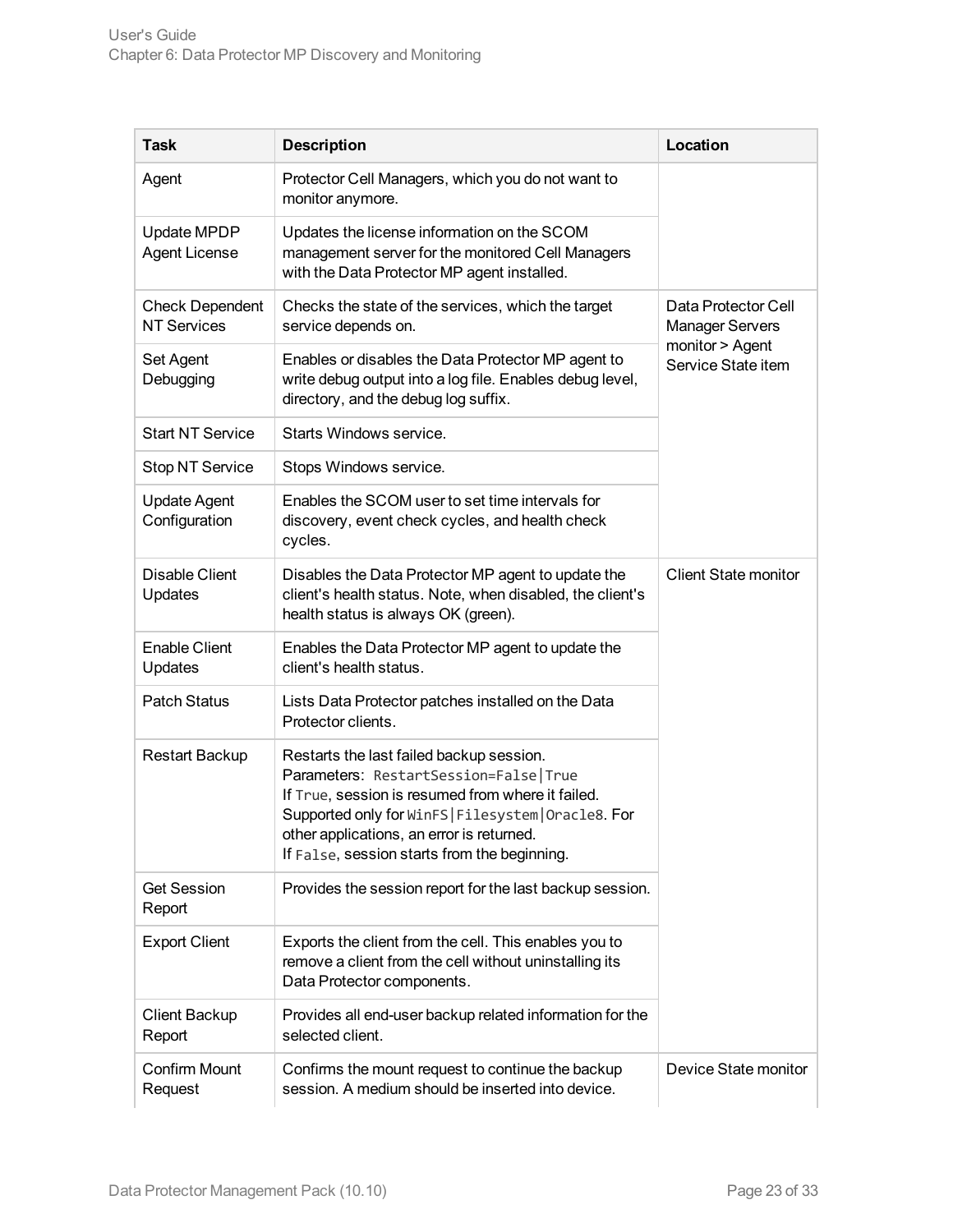| <b>Task</b>                           | <b>Description</b>                                                                                                                              | Location                                                                                    |
|---------------------------------------|-------------------------------------------------------------------------------------------------------------------------------------------------|---------------------------------------------------------------------------------------------|
| <b>Cancel Mount</b><br>Request        | Cancels the mount request and stops the backup<br>session.                                                                                      |                                                                                             |
| <b>Get Device Error</b><br>Report     | Provides a report for the device with an error occurred.                                                                                        |                                                                                             |
| <b>Check Service</b><br><b>Status</b> | Checks whether the services on the Cell Manager are<br>running properly by running the omnisv - status<br>command.                              | Server State monitor                                                                        |
| <b>Import Client</b>                  | Imports the client to a cell. This allows you to move a<br>client between two cells without reinstalling the Data<br>Protector components.      |                                                                                             |
| Show Cell<br>Information              | Shows the Data Protector cell related information<br>(number of clients, backup specifications, Media<br>Management server, Licensing service). |                                                                                             |
| Show Database<br>Report               | Checks the consistency of the Data Protector internal<br>database (IDB) and displays the summary of the<br>check.                               |                                                                                             |
| <b>Show Unused</b><br>Devices         | Lists the configured destination devices that are not<br>used for backup, object copy, or object consolidation.                                 |                                                                                             |
| <b>Start Service</b>                  | Starts the services on the Cell Manager by running the<br>omnisy -start command.                                                                |                                                                                             |
| <b>Stop Service</b>                   | Stops the services on the Cell Manager by running the<br>omnisv - stop command.                                                                 |                                                                                             |
| Show Licensing<br>Information         | Lists all licenses and the available number of licenses.                                                                                        | Data Protector<br>Topology monitor ><br>locate and select the<br>Licensing service<br>(LIC) |

## <span id="page-23-0"></span>Data Protector MP Monitors

Besides the default monitors available within SCOM, Data Protector MP provides the Data Protector specific monitors. For each Data Protector specific monitor, a knowledge article is provided. If you want to view monitors and knowledge articles for a specific object, select this object in the SCOM console, and open the SCOM Heath Explorer.

See a list of the Data Protector specific monitors and the related product knowledge articles below:

#### **NOTE:**

You cannot click the links to the SCOM tasks or views that are provided in the knowledge articles in the sections below, they are only for your information. You can use these links only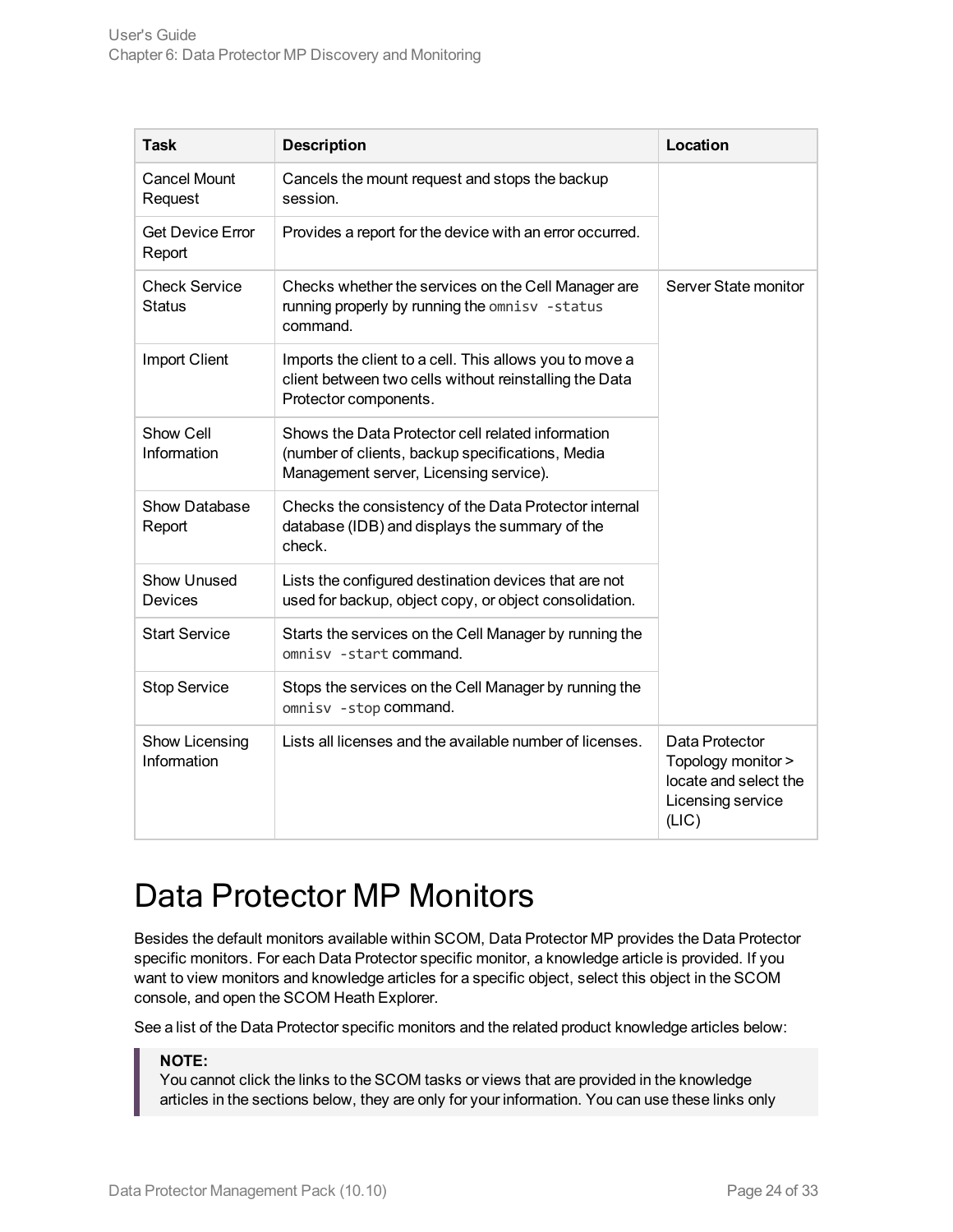<span id="page-24-0"></span>from the SCOM Health Explorer.

### Data Protector Cell Server ComputerRole MPAgentInstallState Monitor

#### **Summary**

This monitor is a Data Protector Cell Manager Servers monitor. This monitor is in error state, if no Data Protector MP agent is installed on the discovered Data Protector Cell Manager system. An alert also appears in the Alert view.

#### **Causes**

The problem occurs, when a Data Protector Cell Manager is discovered from SCOM, but no Data Protector MP agent is installed on the Cell Manager system.

#### **Resolutions**

You can install the Data Protector MP agent on the discovered Data Protector Cell Manager by using the following task:

<span id="page-24-1"></span>Install MPDP Agent

### Data Protector Service Status Monitor - Generic

#### **Summary**

This monitor is a Data Protector service monitor. It checks the status of the following Data Protector services: CRS, IDBCP, OmniInet. If a service is set to automatic start and it is not currently running, an alert is raised. If the service is set to manual start or it is disabled, and it is not currently running, no alert is raised.

#### **Causes**

A service can stop for many reasons, including:

- The service was stopped by an administrator.
- The service was prevented from starting because the user account could not be authenticated.
- The service encountered an exception that stopped it.
- The service was configured inappropriately, which prevented it from starting.
- Another service that this service is dependent on was stopped.

#### **Resolutions**

You can view all collected events for this service using the following link:

View all events

You can try to restart the service by using the following link:

Start the Service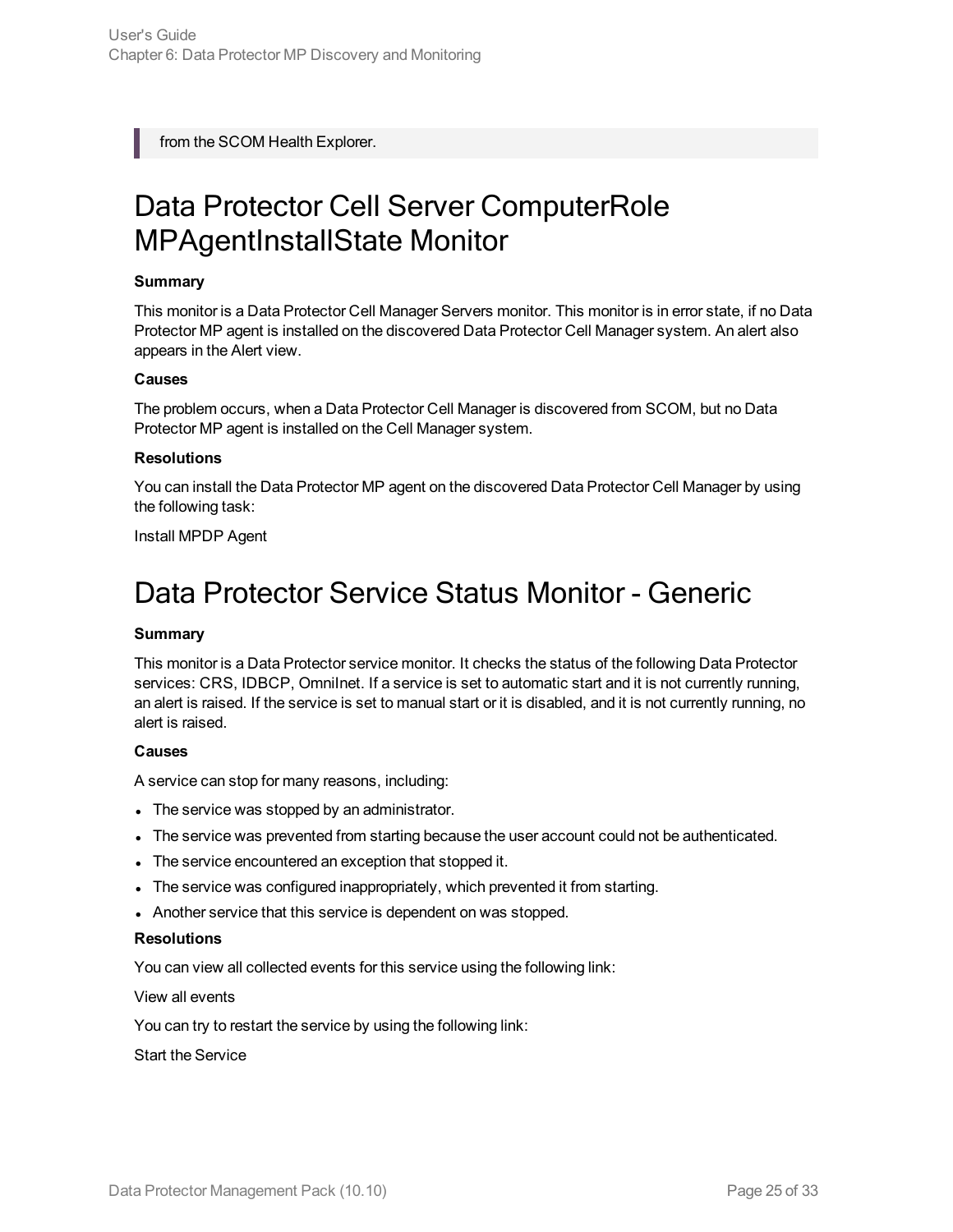### <span id="page-25-0"></span>Data Protector Service Status Monitor - LIC

#### **Summary**

This monitor is a Data Protector service monitor. It checks, whether the Data Protector licensing is covered or not. If the check succeeds, but some licensing related information is not covered, a warning is issued. If the check fails, an alert is raised.

#### **Causes**

A warning is issued, if some licensing related information is not covered. For example, license server is not available or some licenses are missing.

An alert is raised, when the check fails because of unexpected licensing related information.

#### **Resolution**

You can view all collected events for this service using the following link:

#### View all events

You can run the omnicc -check licenses command on the Data Protector Cell Manager to see the specific reasons for the issued warnings or alerts in the command output.

#### **External Knowledge Sources**

For more information, see the *HPE Data Protector Installation and Licensing Guide* located at:

<span id="page-25-1"></span><https://softwaresupport.hpe.com/manuals>

### Data Protector Service Status Monitor - IDB

#### **Summary**

This monitor is a Data Protector service monitor. It checks the status and consistency of the Data Protector IDB. The following information is verified:

- database connection
- database schema consistency
- datafiles consistency
- DCBF presence and size

If any of these parameters is unavailable or inconsistent, an error is issued.

#### **Causes**

Any of the verified IDB parameters is unavailable or inconsistent.

#### **Resolutions**

You can view all collected events for this service using the following link:

View all events

You can run the omnidbcheck command on the Data Protector Cell Manager to see the exact reasons for the issued errors in the command output.

#### **External Knowledge Sources**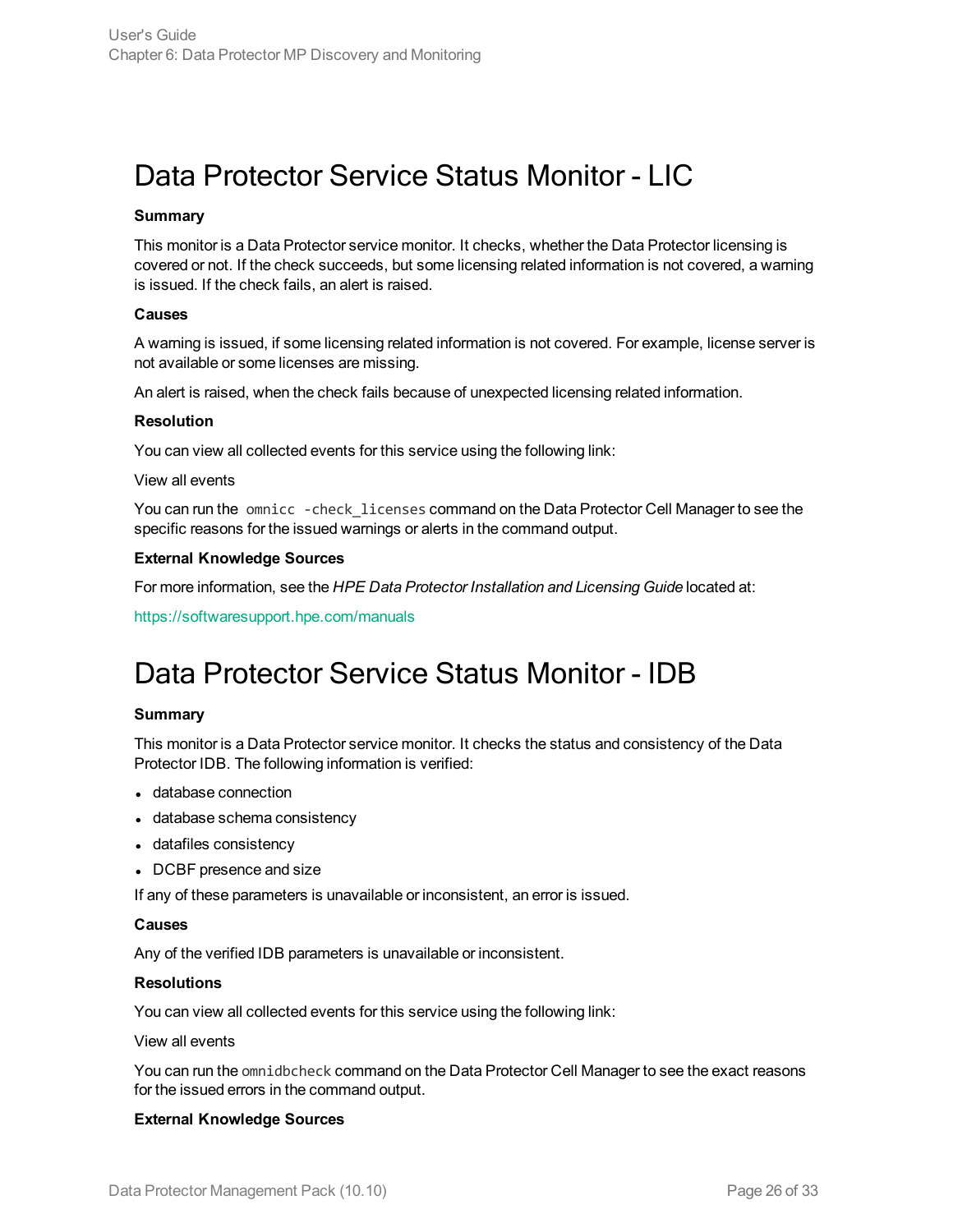For more information, see the *HPE Data Protector Command Line Interface Reference* located at:

<span id="page-26-0"></span><https://softwaresupport.hpe.com/manuals>

### Data Protector Client Backup Status Monitor

#### **Summary**

This monitor is a Data Protector client backup monitor. The monitor is in error state, if monitoring is not started for this client, the status of the last backup is unknown, or no monitor is defined for this monitor configuration. In the Data Protector virtual environments, this monitor applies to the status of the ESX (i) Server systems, Microsoft Hyper-V systems, vCloud Director systems, and vCenter Server systems.

#### **Causes**

This monitor is in error state, if there was any error during the last backup on this client. In the Data Protector virtual environments, error state is caused by errors during the last backup of the virtual machines residing on the ESX(i) Server systems and Microsoft Hyper-V systems or being managed by vCloud Directors and vCenter Servers. You can view all current alerts from this client using this link:

View Alerts

#### **Resolutions**

You can find out the cause of the unhealthy state by using the following Data Protector task:

Get Session Report

#### **External Knowledge Sources**

For more information, see the *HPE Data Protector Troubleshooting Guide* located at:

<span id="page-26-1"></span><https://softwaresupport.hpe.com/manuals>

### Data Protector Object Backup Status Monitor

#### **Summary**

This monitor is a Data Protector backup monitor for the virtual environment objects (VMware datacenter, VMware resource pool, and virtual machines). The monitor is in error state, if monitoring is not started for this object, the status of the last backup is unknown, or no monitor is defined for this monitor configuration.

#### **Causes**

This monitor is in error state, if there was any error during the last backup of this object. You can view all current alerts from this virtual machine using this link:

View Alerts

#### **Resolutions**

You can find out the cause of the unhealthy state by using the following Data Protector task:

Get Session Report

#### **External Knowledge Sources**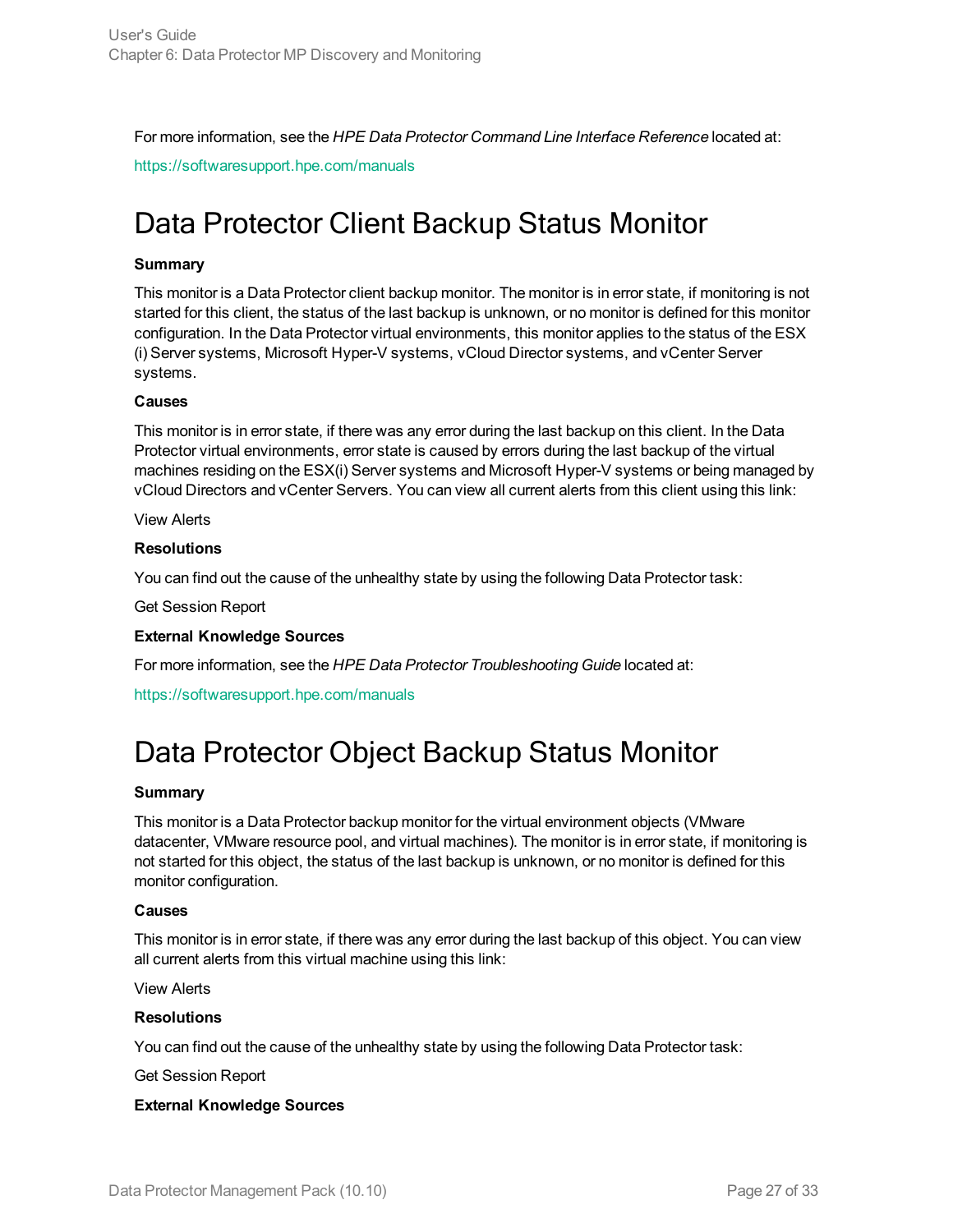For more information, see the *HPE Data Protector Troubleshooting Guide* located at:

<span id="page-27-0"></span><https://softwaresupport.hpe.com/manuals>

### Data Protector Client Recovery Point Objective Monitor

#### **Summary**

This monitor is a Data Protector client recovery point objective monitor. The monitor is in error state, if monitoring is not started for this client, the status of the last successful backup is unknown, or no monitor is defined for this monitor configuration.

#### **Configuration**

The default RPO value is 7 days. You can override this value by setting another number of days for the Recovery Point Objective parameter in the Override dialog.

#### **Causes**

This monitor is in unhealthy state, if the configured recovery point objective for this client is exceeded. This means that there is no successful backup for this client in the specified number of days.

View all current alerts from this client using this link:

View Alerts

#### **Resolutions**

Troubleshoot and fix the problem for this client and perform a successful backup of this client.

#### **External Knowledge Sources**

For more information, see the *HPE Data Protector Troubleshooting Guide* located at:

<span id="page-27-1"></span><https://softwaresupport.hpe.com/manuals>

### Data Protector Cell Client Group Backup Status Monitor

#### **Summary**

This monitor is a Data Protector client group monitor. The monitor is in error state, if monitoring is not started for this client group or no monitor is defined for this monitor configuration.

#### **Configuration**

There are several configurable thresholds for this monitor:

- Warning Threshold Specifies percentage of clients with failed backups before monitor enters a Warning state. Default value: 40
- Error Threshold Specifies percentage of clients with failed backups before monitor enters an Error state. Default value: 60
- Accept Faulty Backups Specifies, whether the client with Completed with errors state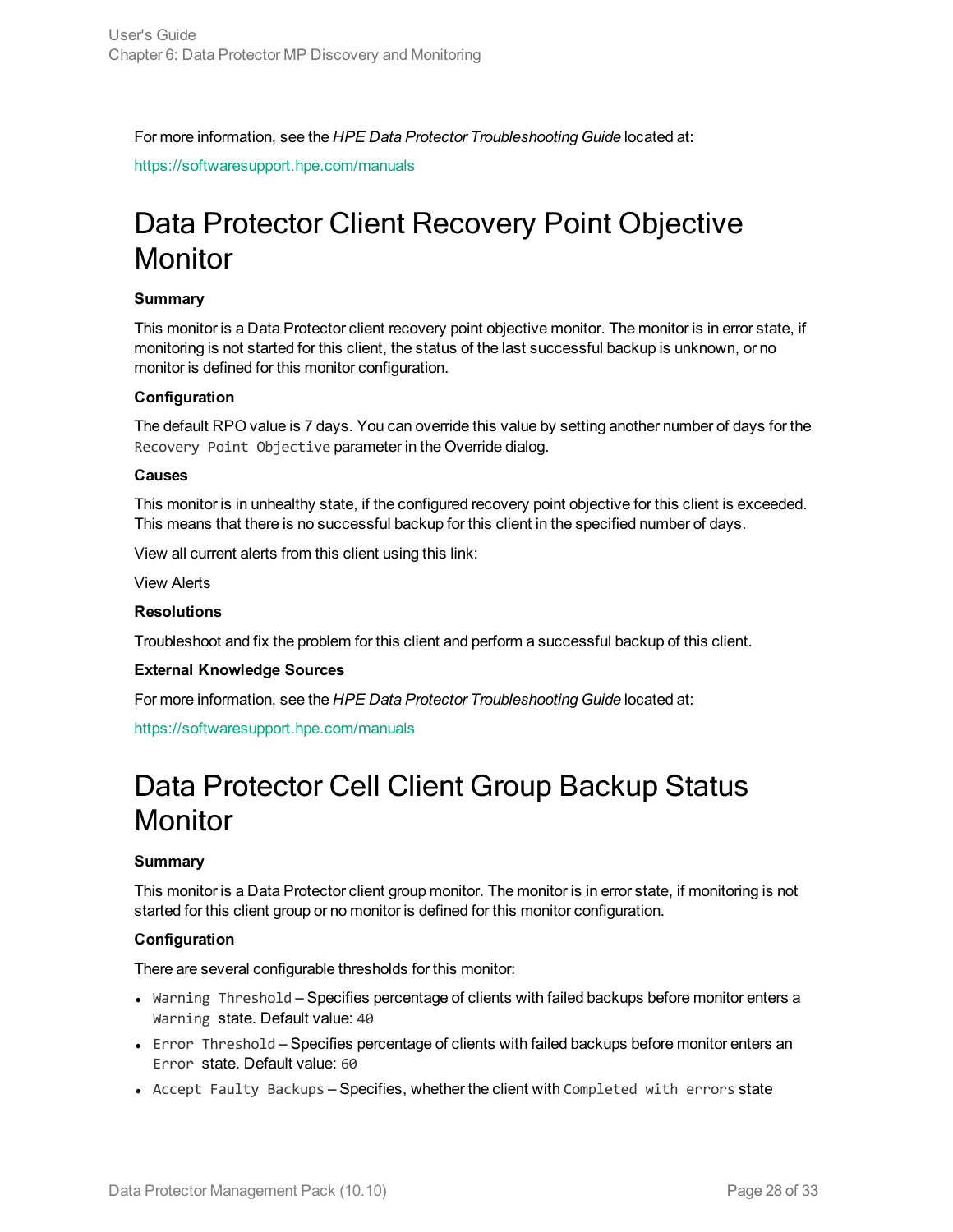considered Successful or not. Default value: false

#### **Causes**

This monitor is in error state, if the configured thresholds (allowed percentage of the failed client backups) are exceeded.

View all current alerts from this client using this link:

Data Protector Alerts

#### **Resolutions**

Troubleshoot and fix the problem in the backup environment.

#### **External Knowledge Sources**

For more information, see the *HPE Data Protector Troubleshooting Guide* located at:

<span id="page-28-0"></span><https://softwaresupport.hpe.com/manuals>

### Data Protector Device Mount Request Monitor

#### **Summary**

This monitor is a Data Protector device state monitor. This monitor is in error state, if a mount request is issued for this device during the backup session.

#### **Causes**

Mount request is issued, when one or more media are missing in the device, which is used for the currently running backup session.

#### **Resolutions**

To continue the backup session, follow these steps:

- 1. View the Data Protector Events to identify the device with missing media.
- 2. Insert one or more media to the device.
- 3. Confirm the mount request using the following task:
	- Confirm Mount Request

To stop the backup session, use the following task:

<span id="page-28-1"></span>Cancel Mount Request

### Data Protector Device Operational State Monitor

#### **Summary**

This monitor is a Data Protector device state monitor. This monitor is in error state, if an error is issued for the monitored device.

#### **Causes**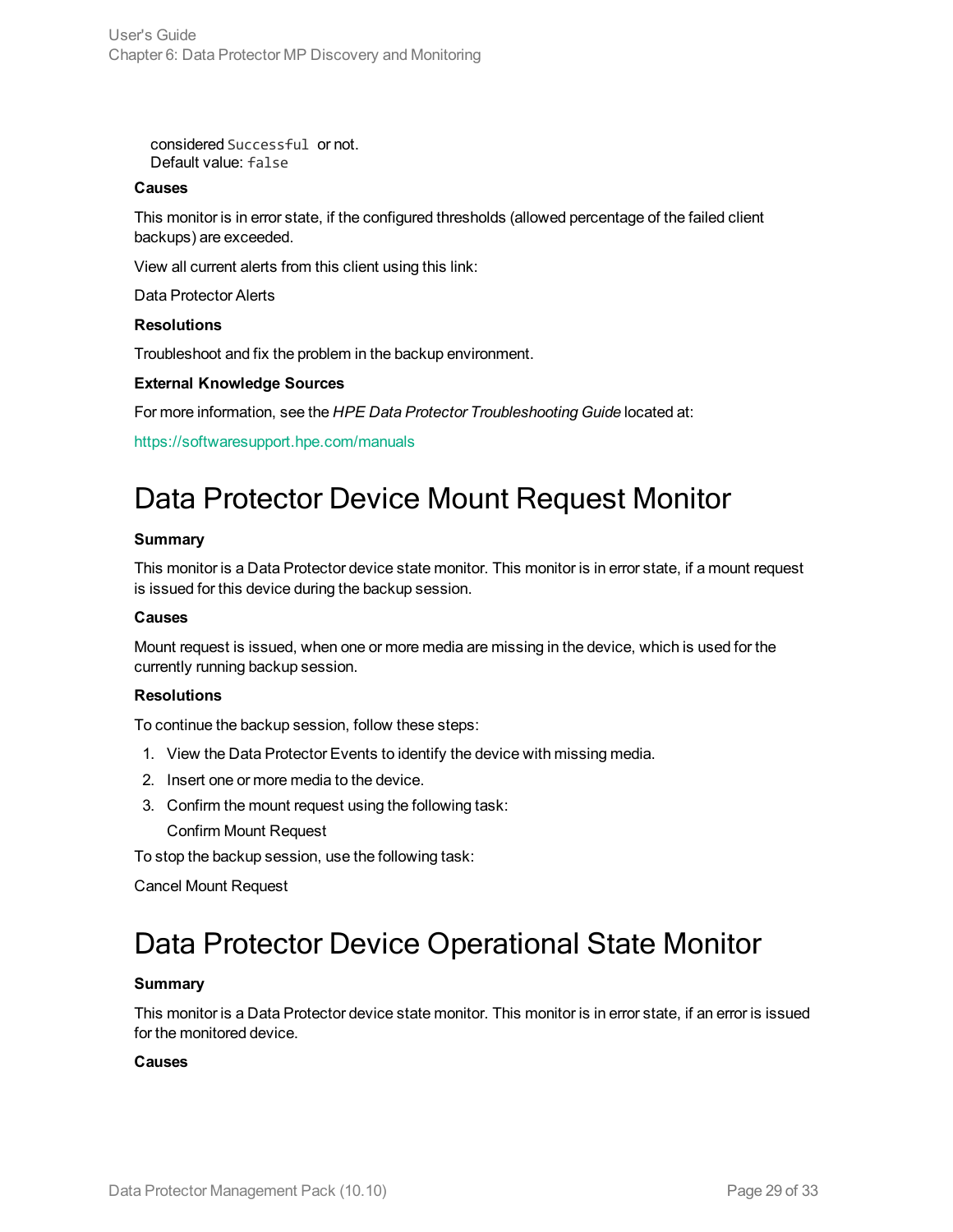An error for the monitored device can be issued for several reasons, for example, poor condition of media in the device or dirty drive.

#### **Resolutions**

Run the Device Error Report to get more information on the specific problem and then troubleshoot it accordingly. Use the following link:

Get Device Error Report

#### **External Knowledge Sources**

For more information, see the *HPE Data Protector Troubleshooting Guide* located at:

<span id="page-29-0"></span><https://softwaresupport.hpe.com/manuals>

# Data Protector MP Rules

Besides the default rules available within SCOM, Data Protector MP provides the following specific rule:

### <span id="page-29-1"></span>Data Protector Management Pack License Validation Rule

Verifies the status of the Data Protector MP license for a Data Protector Cell Manager.

#### **Summary**

The Data Protector MP license for a Data Protector Cell Manager is not available or is not valid.

#### **Causes**

The problem may occur for the following reasons:

- You did not obtain a valid Data Protector MP license from the web licensing portal.
- You did not deploy the Data Protector MP license to the Cell Manager.

#### **Resolutions**

Check whether you obtained a valid Data Protector MP license for the Data Protector Cell Manager and deployed it appropriately. For licensing related procedures, see [Licensing,](#page-18-0) on page 19.

#### **Additional Information**

Every Data Protector Cell Manager, which you want to monitor using the Data Protector MP, can be used without a license for 60 days. If you want to continue monitoring Cell Manager with the Data Protector MP, you should buy a permanent license.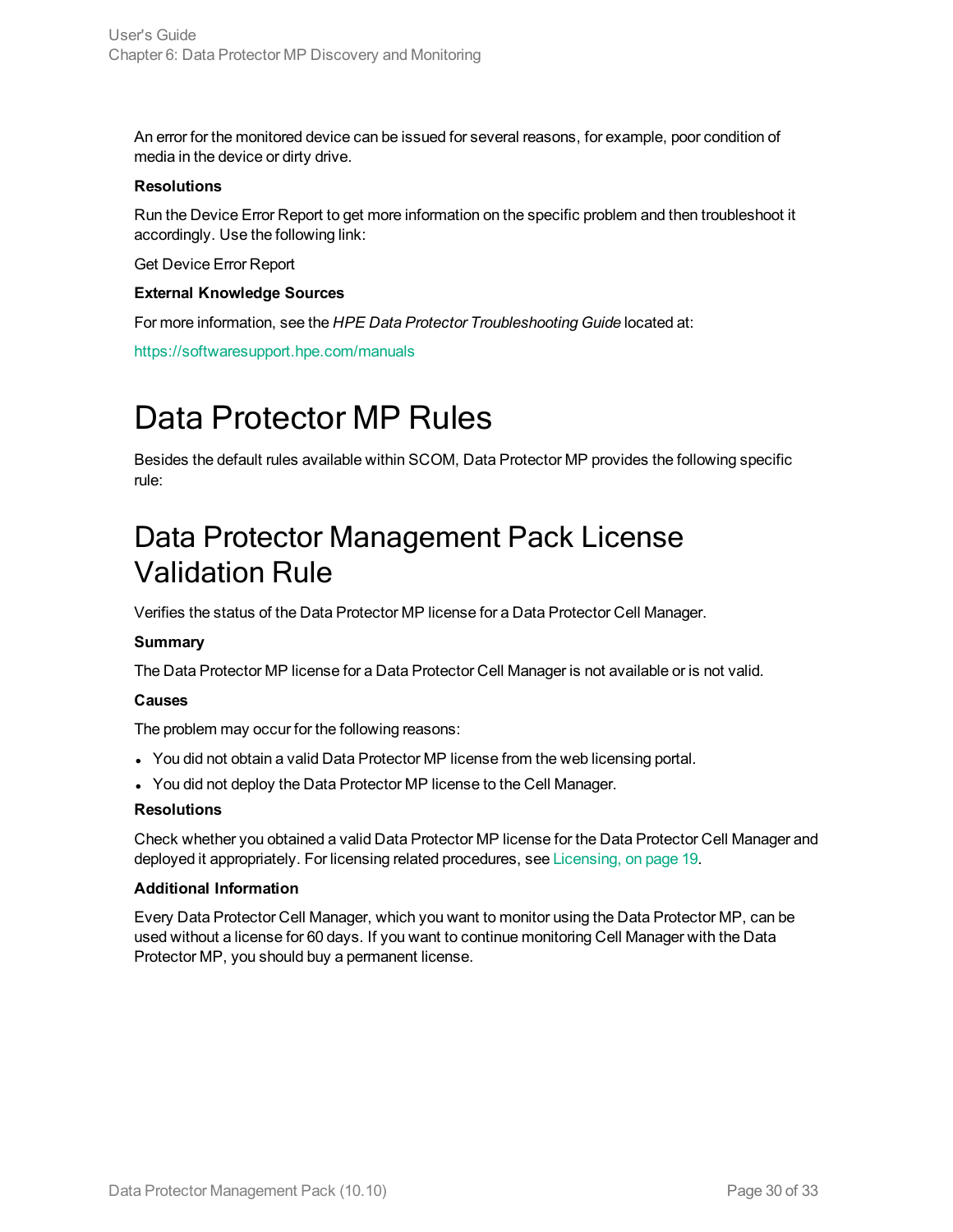## <span id="page-30-0"></span>Tuning Thresholds for Performance Monitors and Rules

Some monitors and rules have default thresholds that might need additional tuning to suite your environment. Evaluate the monitors and rules to determine whether the default thresholds are appropriate or should be adjusted to meet your specific needs. You can override such thresholds with new values.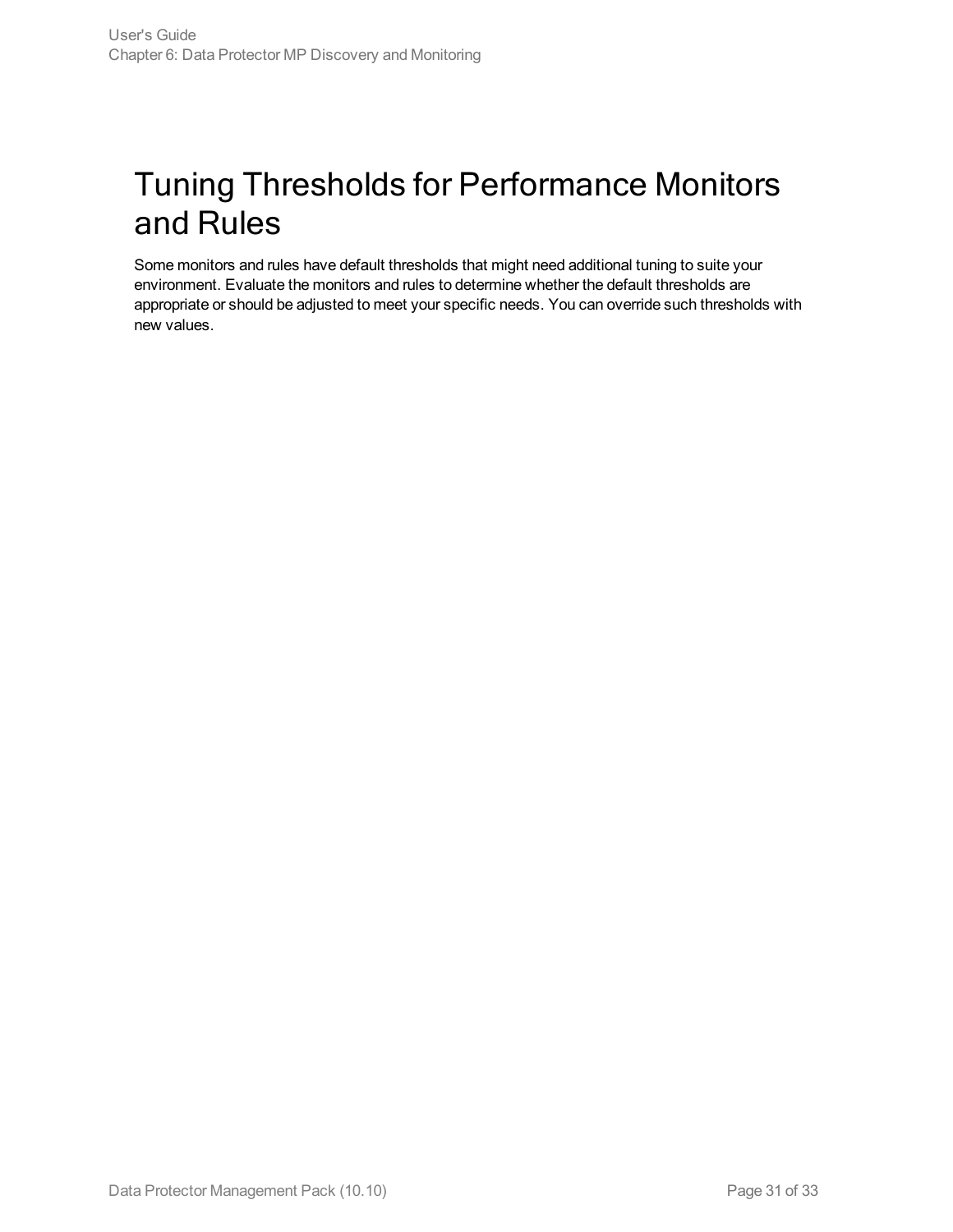User's Guide Chapter 6: Data Protector MP Discovery and Monitoring